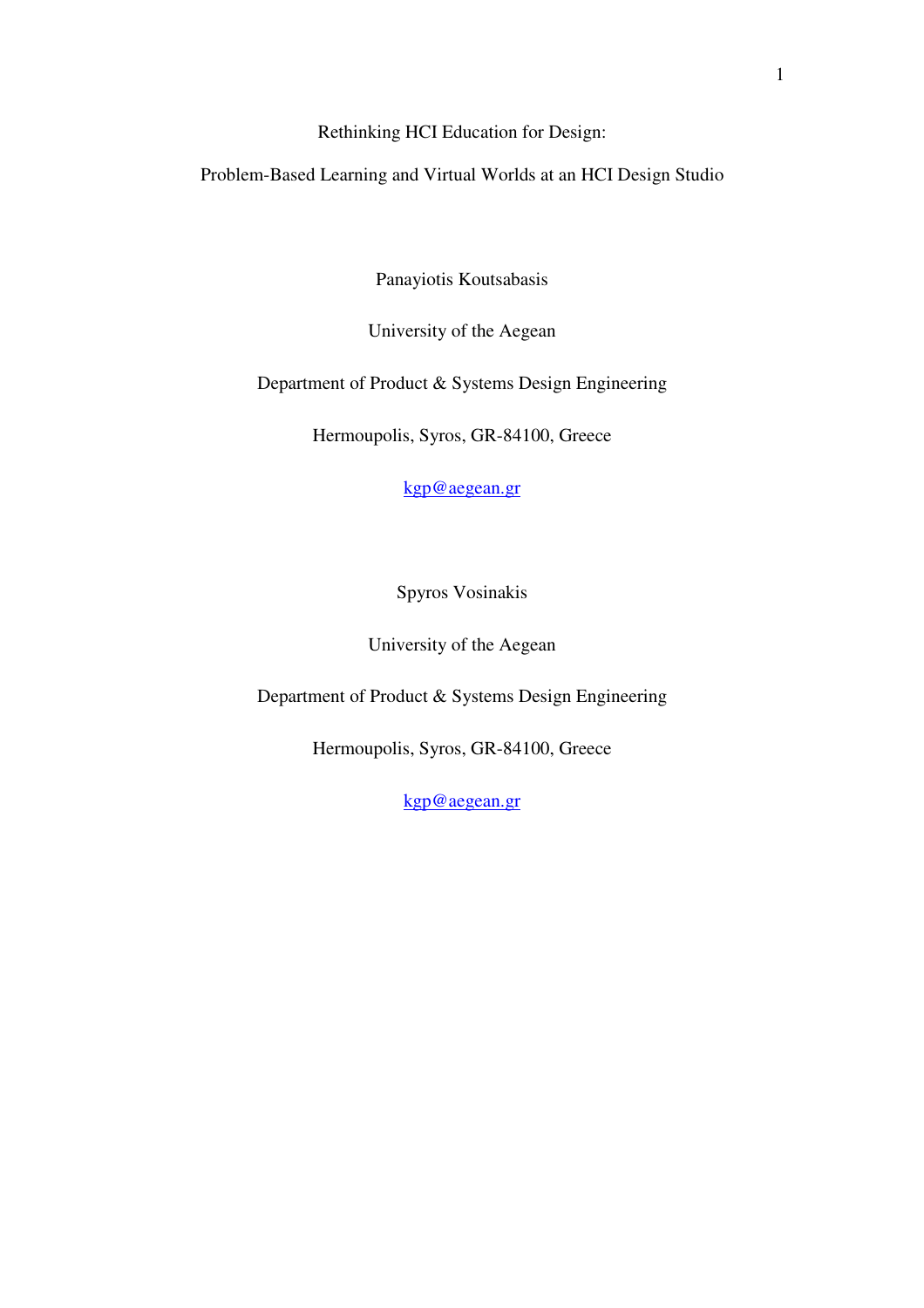# Rethinking HCI Education for Design:

Problem-Based Learning and Virtual Worlds at an HCI Design Studio

# **Abstract**

The practice of teaching and learning Human-Computer Interaction (HCI) design has to develop its own approaches that balance method and technology use with reflective and situated practice. We present our HCI design studio course that makes a combined use of constructivist pedagogies and virtual worlds aiming to aid students reflect on the use of related methods and technologies in design and to cultivate more general skills like self-directed learning, intrinsic motivation and critical thinking. Our HCI design studio course can be thought of as an iterative and incremental teaching and learning process that blends HCI methods, design practice and technology between a real and a virtual design studio. The course introduces problem-based learning to the pedagogies of project-based learning and studio-based learning currently employed in most HCI design studios. The positive student responses and our reflection and experiences focusing on a number of challenges for further implementation are also outlined.

# **Keywords**

HCI; design studio; pedagogy; problem-based learning; virtual worlds.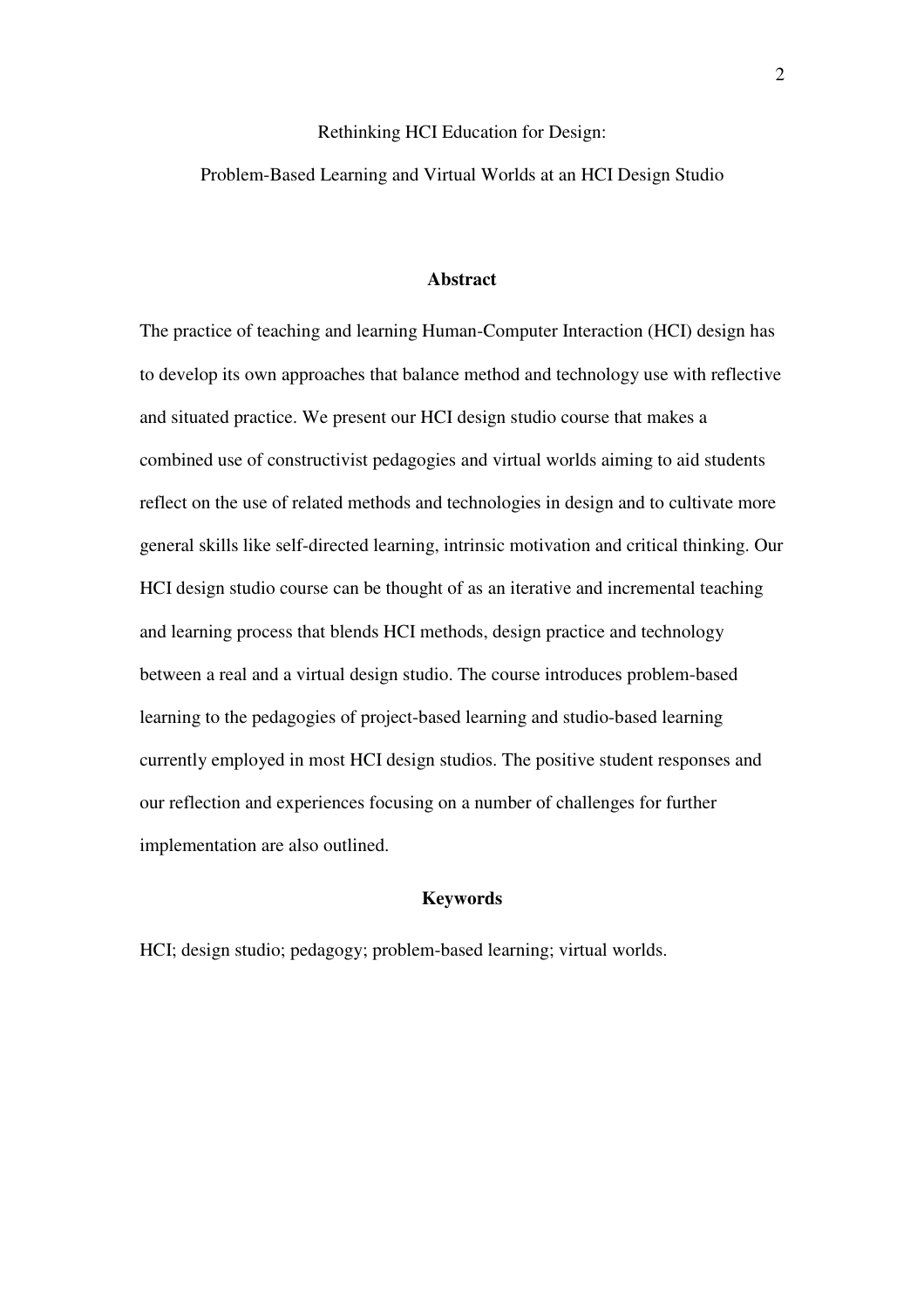### **Introduction**

Human-Computer Interaction (HCI) education is expanding. Up until a decade ago, HCI was a single course in the curriculum of computer science academic departments and the principal concern of HCI educators was to integrate related theory and methods to software engineering (Faulkner & Culwin, 2000; Manaris, 2003). Now, HCI programs are emerging that are centred on training students to become HCI professionals (Greenberg, 2009). Furthermore, HCI courses are now embedded in a wider set of multidisciplinary curricula in engineering, management and design. The demand for HCI courses in many academic programs will probably increase in the near future since that technology continuously penetrates many human activities; and the large corpus of HCI user-centred methods can be of use to multidisciplinary (e.g. Winograd & Klemmer, 2005) and transdisciplinary (e.g. Nordahl & Serafin, 2008) educational programs.

There is increasing interest in informing HCI education with practices from other learning approaches and methods in science & engineering education, and especially from design learning in studios (or studio-based learning - SBL). In science & engineering education a number of constructivist or inductive pedagogies have been employed with encouraging results (Prince & Felder, 2006), including: Problem-Based Learning (PBL) (e.g. Xiangyun et al, 2010; Chang & Wang 2011), Project-Based Learning (PjBL) (e.g. Capraro & Slough, 2009), and inquiry-based learning (Olson & Loucks-Horsley, 2000; Bernold, 2007). In addition, the instructional design of HCI design studios needs to combine cohesively the large corpus of related theory and methods within the reflection-in-action (Schon, 1985) practice found in design disciplines like architectural and product design studios. Furthermore, making use of technology is imperative for HCI teaching for many reasons including that: students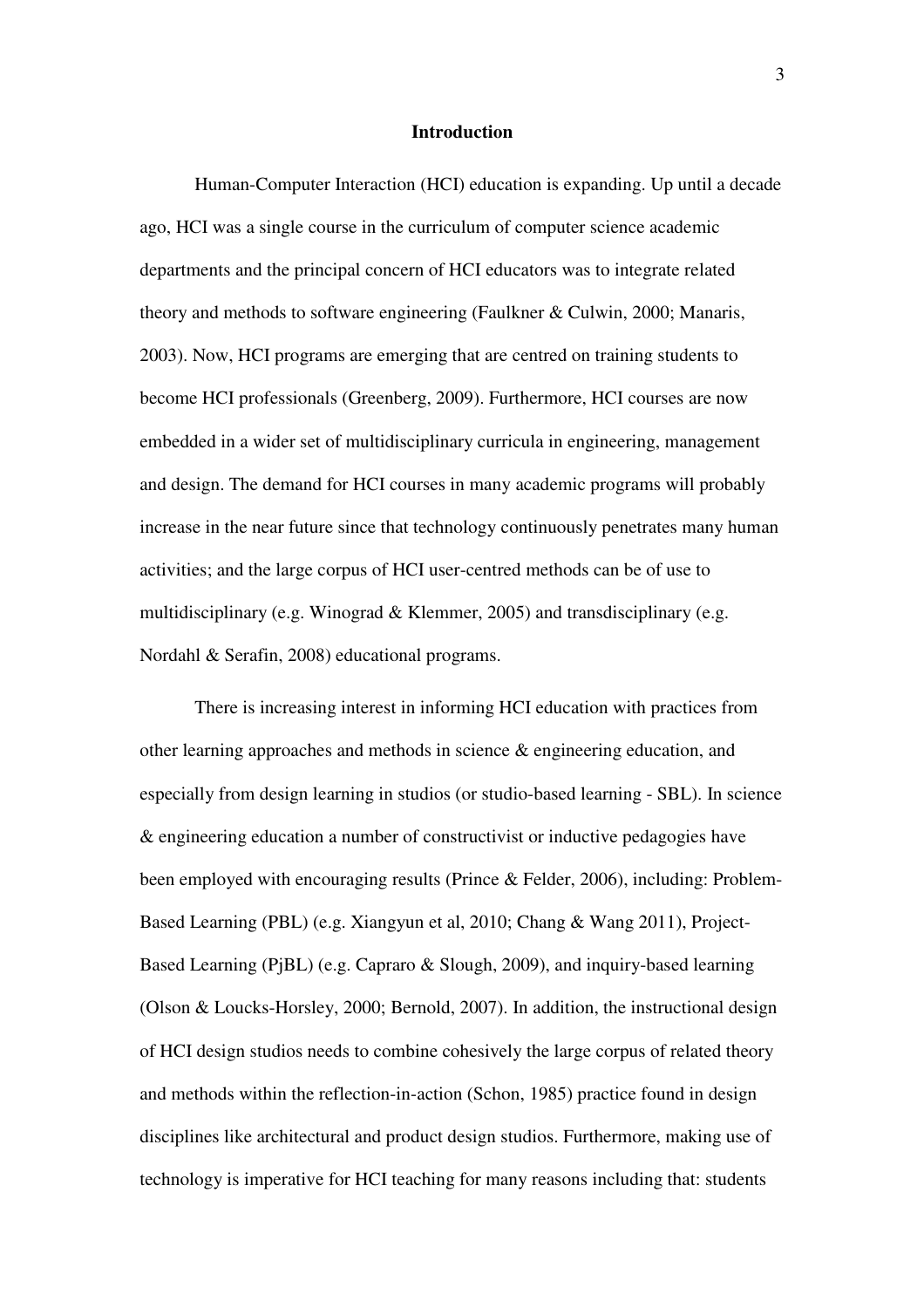and tutors are already making use of various technologies for their work; there are many technological tools that can mediate HCI design in various phases and stages (e.g. tools for prototyping of the user interface, remote usability evaluation, online survey; card sorting, etc.); the outcome of the HCI design process is a technological artefact of some sort, a software or user interface prototype.

The need for considering new pedagogies in HCI education that creatively synthesise HCI theory and methods, design thinking-in-action and technology has been identified by many (e.g. Lundgren et al, 2006; Faiola, 2007; Kolko, 2010, Blevis, 2010; Cennamo et al 2011). In this respect, Faiola (2007) argues that "*Pedagogical models employed by many HCI and design programs will risk becoming increasingly short-sighted if they do not provide students with knowledge domains that can account for understanding design, social context, and business strategies in addition to computing*." In addition, if we want to develop designoriented, multidisciplinary HCI courses, to simply adopt the studio approach to HCI teaching will not suffice. In this respect, Blevis (2010) notes that "*Design studio – style learning fosters a number of very desirable qualities, but it also suffers from some perceived limitations: lack of scalability, possible lack of rigor (primarily in the failure to include core concepts and methods of HCI as curricular material), and a perceived lack of structure and specificity for assignments that is outside of the comfort zone of many students (and professors) who are used to the lecture style of teaching.*" Thus, the practice of teaching and learning in HCI design studios has to develop its own approaches that balance method and technology use with reflective and situated design practice.

We present our HCI design studio course that is different from other courses in two dimensions. First, it adds the Problem-Based Learning (PBL) pedagogy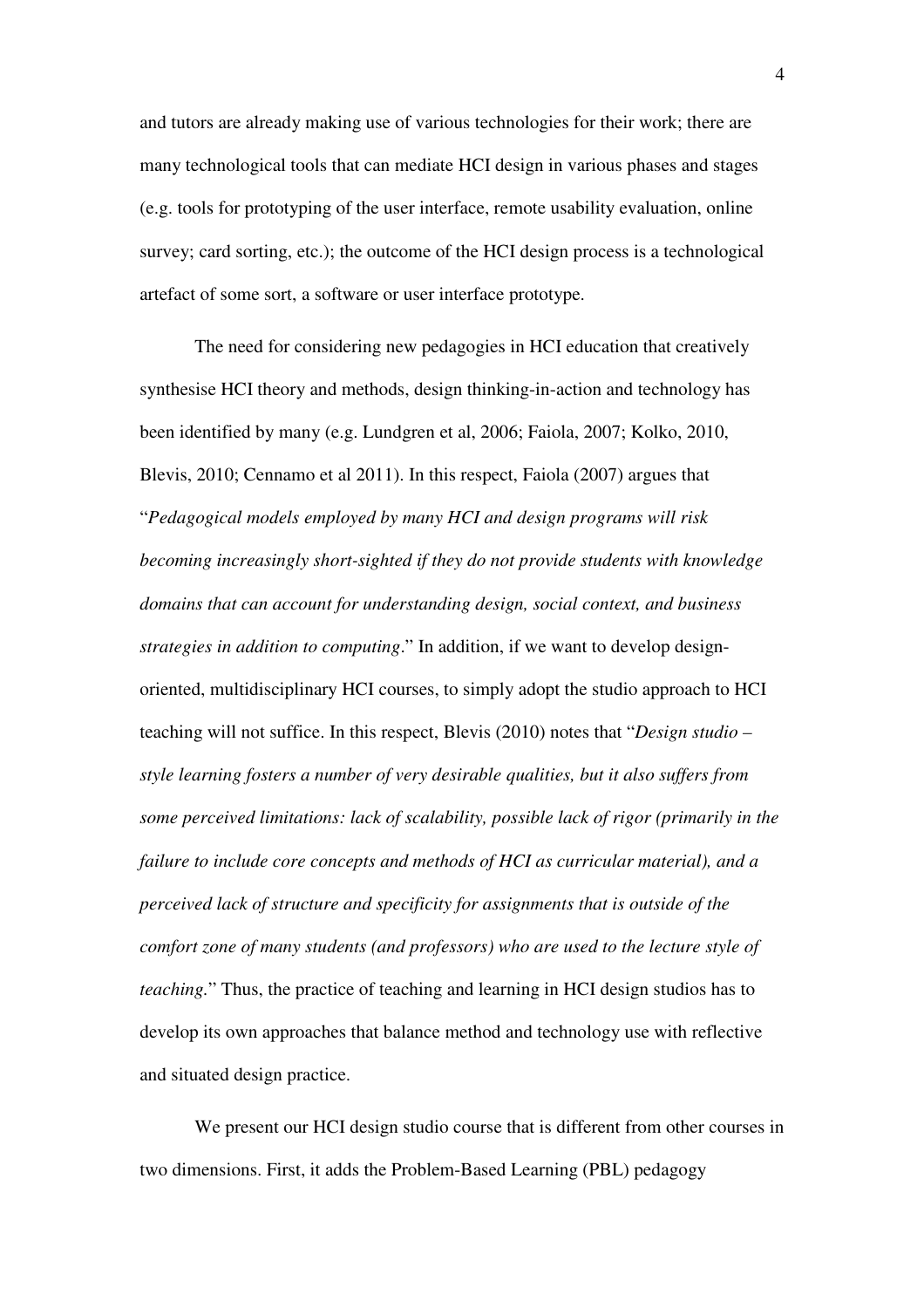(Barrows, 1986; Wood, 2003; Savery, 2006) to the activities of current HCI design studios with the aim to cultivate student generic skills and attitudes, like: self-directed learning, team working, intrinsic motivation and critical thinking. Second, it proposes the experiential use of Virtual Worlds (VWs) in the form of virtual design studios, i.e. 3D digital places equipped with tools that enable collaborative design to contribute to students' technology design competence. The proposed approach introduces new pedagogical and technological elements in an HCI design studio, thus adding new possibilities for HCI design educators to choose from.

# **An overview of HCI design studio courses**

A considerable number of educators are designing HCI courses in order to connect them to design practice in various ways: (a) some propose design-centred HCI course content and curricula (e.g. Faiola, 2007; Nordahl & Serafin, 2008); (b) others enhance the traditional project-based approach of HCI courses with teaching methods that promote design practice (Harrison et al, 2006; Biskjaer et al 2010); (c) others have developed HCI design studio courses (Reimer & Douglas 2003; Greenberg, 2009; Blevis, 2010; Hundhausen et al, 2010).

The principal pedagogy, i.e. the study of the process of teaching and of strategies or styles of instruction, of learning in design is SBL. Learning in studios has a long tradition in art & design schools and has been studied in depth in the design disciplines – especially in architecture and product design. It involves work in openended design domains, a number of structured conversations of critique, and some kind of public presentation of the work throughout the learning process (Shaffer, 2007). The principal strength of the design studio according to Schon (1985) is the 'desk crit': a loosely-structured and extended interaction and collaborative work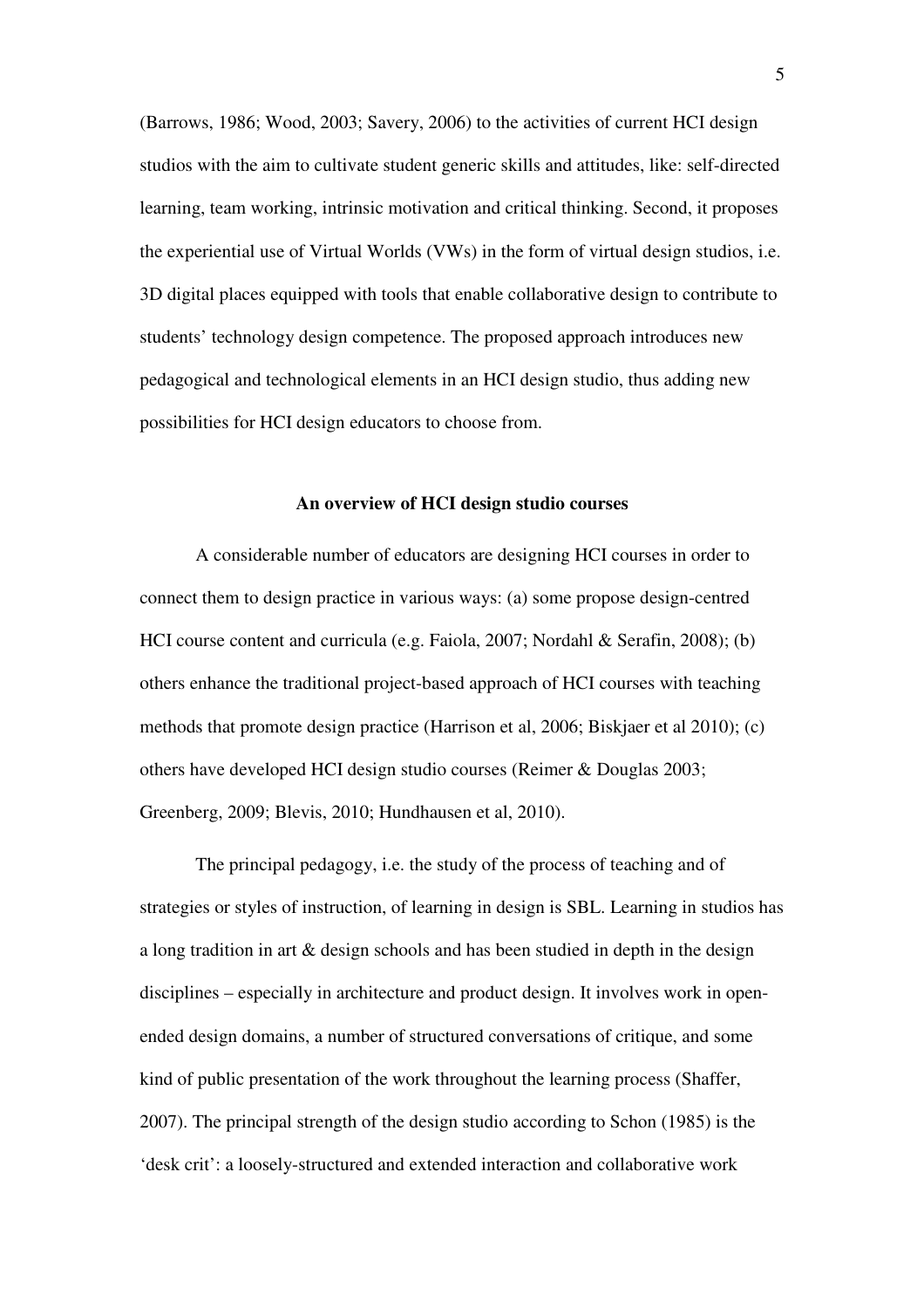between the designer (the student) and the expert(s) or critic(s) (the tutor – and/or perhaps other students) during design-in-progress. Learning in studios requires the interchange of creative thinking methods about the design problem and acting by expressing ideas and sketching.

There is a growing corpus of HCI design studio courses that present different approaches on teaching, learning and technology use (**Error! Reference source not found.**).

Table 1: Core concepts of HCI design studios.

Reimer & Douglas (2003) propose teaching HCI with the studio approach by integrating HCI lectures with studio courses. In their course they provide students with a set of projects highlighting design issues that students should focus and they let students work in groups to deliver design solutions. Their approach combines the traditional project-based learning (PjBL) approach to HCI with SBL with the teacher to take up many roles including coaching, providing resources and reviewing student work.

Harrison et al (2006) present a PjBL approach to HCI courses that emphasises the student exploration and self-identification of method use in their projects. Despite there are no studio sessions, the approach takes many assumptions made in SBL and has been applied in three undergraduate and postgraduate courses in the area of HCI and design. The 'it's just a method' method consists of two parts: (a) providing a "tidal wave" of methods of many sorts without commitment to their underlying principles, and (2) to drive reflection following their use. The role of the teacher is that of the reviewer who provides critique in terms of the results of the method. The 'it's just a method' method could be applied in a studio setting allowing critique during design-in-action; this is an orientation that we have followed in our approach.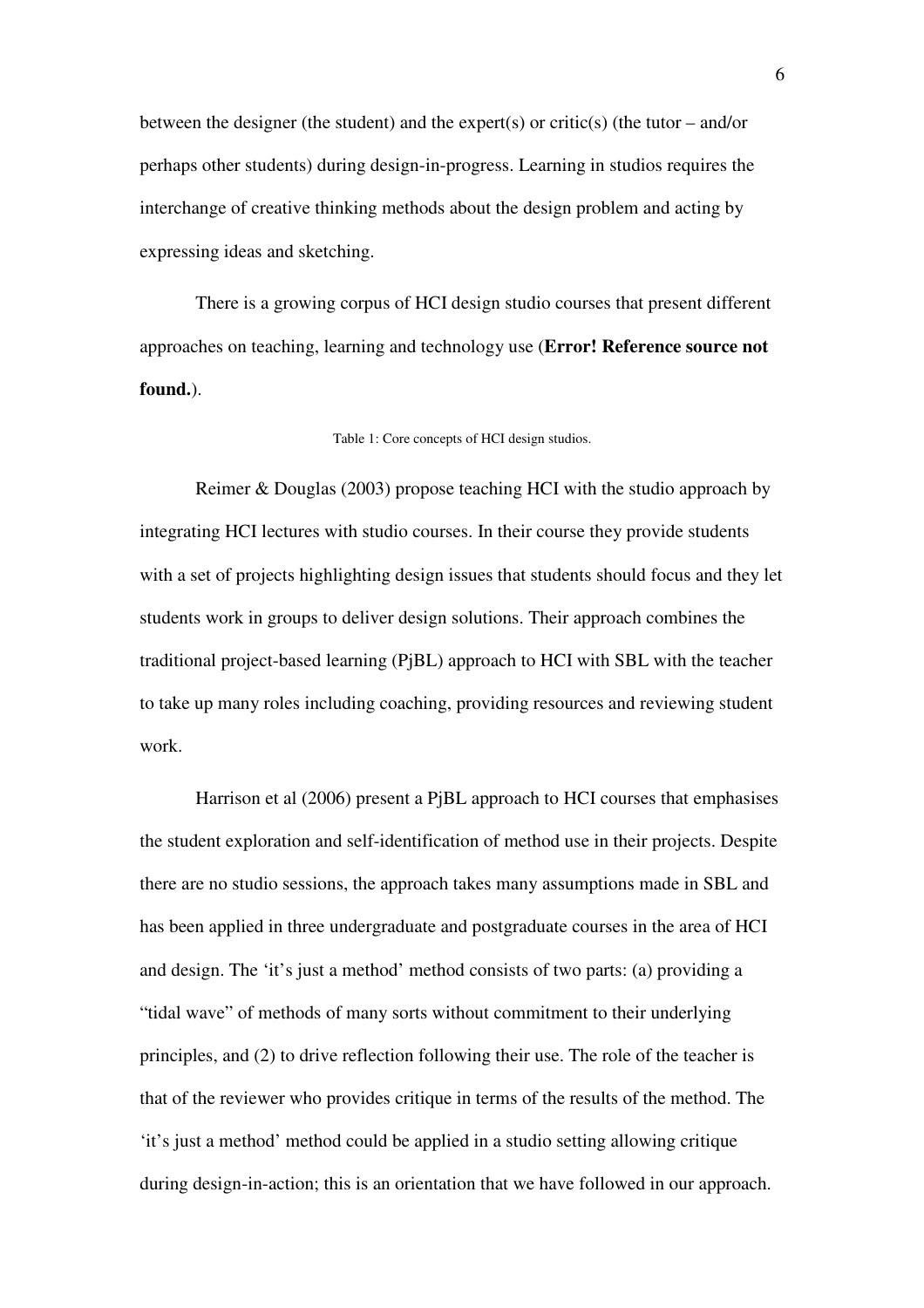Greenberg (2009) picks the best practices of design studios, including sketching, desk crits, and portfolios, within a computer science department by mixing lectures with studio sessions. In this course, students are introduced to "*four quite different state-of-the-art interaction domains, each chosen to minimize students' preconceived notions of what comprises a 'standard' design within these domains and they are given substantial freedom to design projects within these domains*". Students work in groups and the role of the teacher switches between that of a tutor (when giving lectures) and of the expert (when providing critique).

Blevis (2010) proposes Design Challenge Based Learning (DCBL) with the core idea to present designers with humanity and life-centred issues-based design research and design-concept challenges in the arena of HCI and design. In the DCBL approach design research and concept projects are assigned each week individually. Students deliver sketches of design concepts based on research they carry out on their own. Then students work in large groups to discuss the concept designs and vote for the most compelling ones and then continue to the analytic design and prototype development of the prevailing concepts. The DCBL approach allows for multidisciplinary design education and rests on increased student motivation, selfconfidence and creativity. The teacher role is rather detouched and acts more as a facilitator of the whole process.

Hundhausen et al (2010) present the 'prototype walkthrough' as a form of design crit in HCI design studios. In the prototype walkthrough, a group of students presents their low fidelity prototype to the class having one of their members play the role of the user who thinks aloud. Other students can interrupt at any time with questions and comments. Hundhausen et al suggest that prototype walkthroughs create ideal conditions for learning about design. The proposed method is a variation

7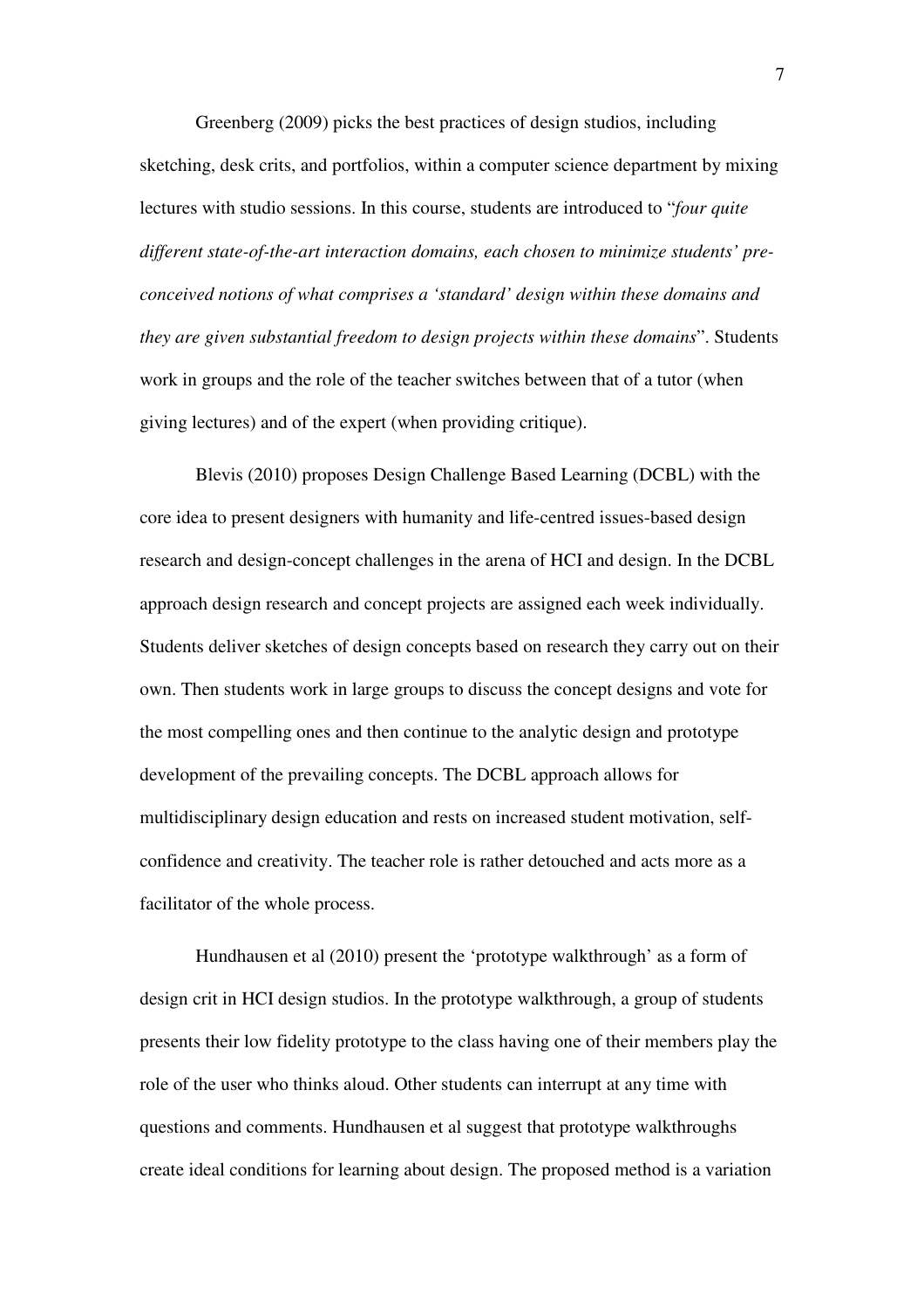of the pluralistic walkthrough (Bias, 1994) method for the evaluation of user interfaces. The prototype walkthrough can be an interesting activity in an HCI design studio course and might also be employed incrementally from ideation to evaluation. In addition they have developed a software tool for low fidelity prototyping to support the design process.

All these HCI design courses are quite different and present diverse ideas in their conception and process. But, they have one thing in common: they provide a design orientation for HCI education that mixes and adapts the traditional PjBL pedagogy of HCI education with SBL pedagogy of design education. In typical HCI courses lectures are the norm, design is taught in the form of 'examples' and projects are given to students as 'homework'; while in these aforementioned courses design happens in a studio allowing reflection-in-action during interaction with the teacher. On the other hand, the SBL pedagogy is not taken 'as–is' in all the above courses: in all courses students work in groups (this is a major requirement for an HCI design studio in contrast to SBL since that the development of interactive systems is essentially a team process) and in most of them it is required to make use and reflect on HCI methods; also the role of the reviewer passes on to students as well; and last but not least, in these courses technology is an integral element of the process, both a material of design and a tool that mediates design work.

# **Embedding the problem-based learning pedagogy in the HCI design studio**

The constructivist or inductive pedagogies like PBL, PjBL, case-based learning, inquiry-based learning, discovery learning, etc., are relevant for an HCI design studio. Prince & Felder (2006) note in the context of engineering education that "*inductive methods are consistently found to be at least equal to, and in general*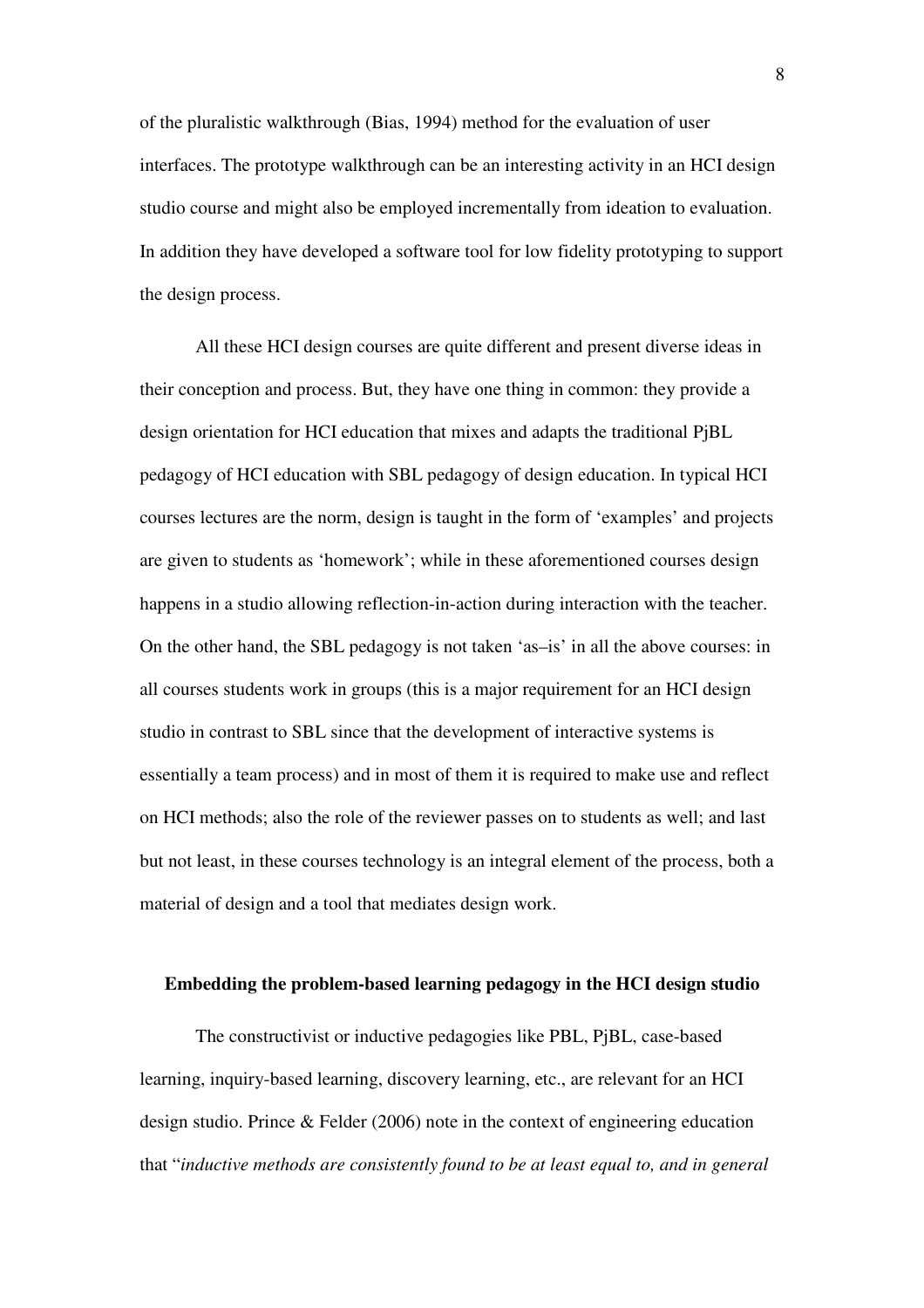*more effective than, traditional deductive methods for achieving a broad range of learning outcomes*." They further identify a set of common characteristics for these pedagogies, namely that they are all: *learner-centred* in the sense that they place more responsibility on students for their own learning; *constructivist*, in the sense that they acknowledge that students create their own view of learning and reality; *collaborative* in the sense that they require from students to work in groups; and they promote *active learning* by requiring that students discuss questions and tackle problems in class.

Currently, HCI education is penetrated by the PjBL pedagogy (Barron et al, 1998; Thomas, 2000; Ayas & Zeniuk, 2001). Project-based learning (PjBL) organizes learning around the notion of projects. According to Thomas (2000) "*projects are complex tasks, based on challenging questions or problems, that involve students in design, problem-solving, decision making, or investigative activities; give students the opportunity to work relatively autonomously over extended periods of time; and culminate in realistic products or presentations*". The PjBL tradition is common in schools of management, computer science, and engineering. In PjBL, the teacher can take up many roles during the lifetime of the course like: coach, project member, reviewer, etc., while students work with a high degree of autonomy. In PjBL, it is assumed that the methodology for carrying out the project is given and that students are called for applying known methods with accuracy and professionalism.

PjBL has often been related to PBL (Problem-Based Learning); this is mainly due to the realistic and authentic context for problems/project provided in both approaches. Barron et al (1998) identify 4 principles for designing Project-based and Problem-Based Learning curricula: (a) defining learning-appropriate goals that lead to deep understanding; (b) providing scaffolds such as "embedded teaching," "teaching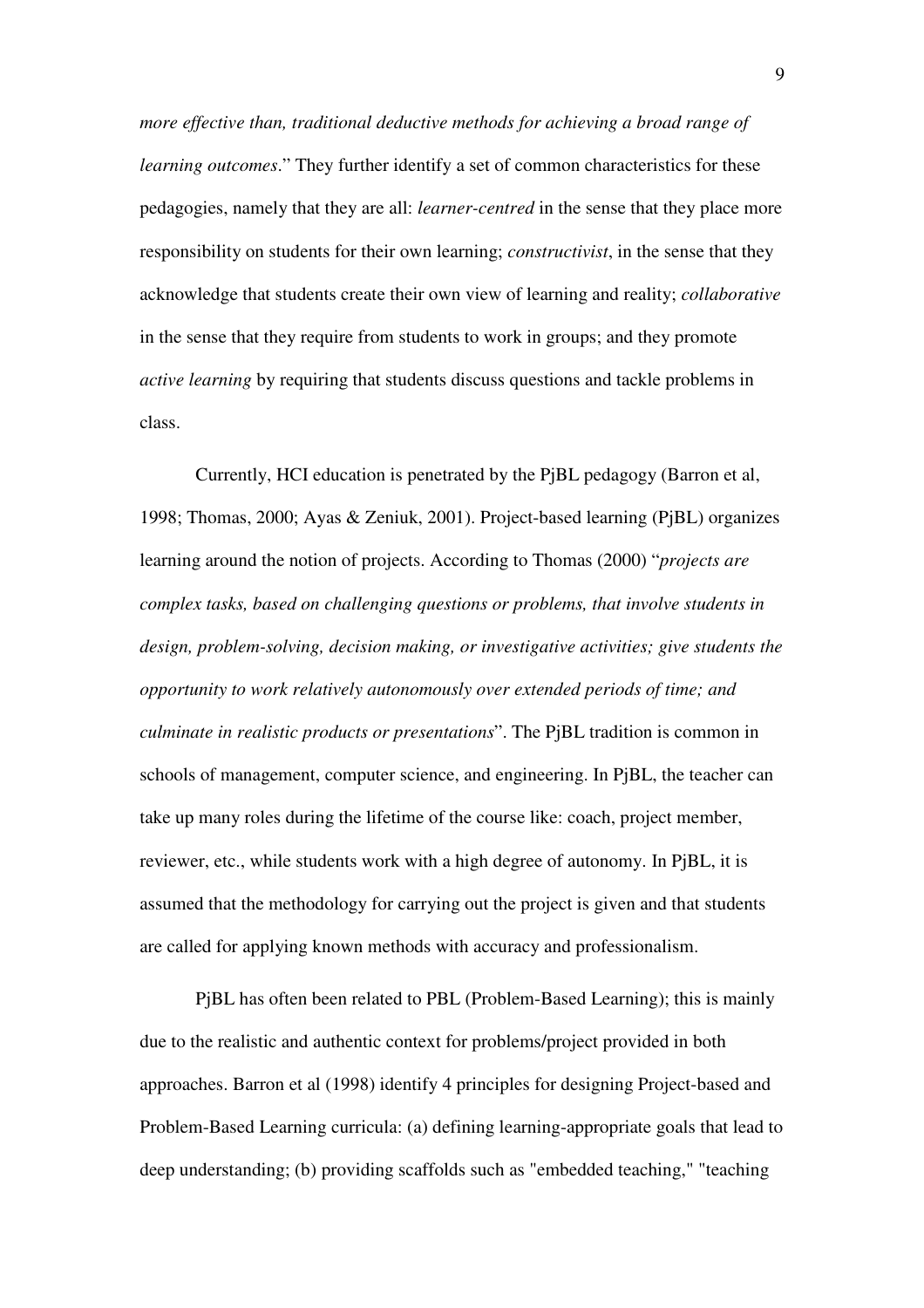tools," sets of "contrasting cases," and beginning with problem-based learning activities before initiating projects; (c) ensuring multiple opportunities for formative self-assessment and revision; and (d) developing social structures that promote participation and a sense of agency.

In PBL, students are presented with an authentic problem and context and work in groups and autonomously to identify a route to a solution. PBL should not be confused with problem solving, which involves the derivation of a single correct answer from a well-defined problem, using a formal and rigorous process. On the contrary, in PBL the problem is authentic and related to practice; the process of inquiry needs to be identified by the learner; the outcome is essentially a unique proposal to tackle the problem. According to Wood (2003), students use triggers found in the problem to define their own learning objectives. Then, they do independent, self directed study before returning to the group to discuss and refine their acquired knowledge, thus they take responsibility for their own learning. Savin-Baden (2000) remarks that PBL "*can help students to learn with complexity, to see that there are no straightforward answers to problem scenarios, but that learning and life takes place in contexts, contexts which affect the kinds of solutions that are available and possible*". Nelson (2003) argues that PBL can be employed to restructure computer science courses, programs of study, or entire institutions provided that professors conceptualize "*curriculum as problems, place students in the role of designers, and reconfigure classrooms as design studios*".

In our approach we were concerned with marrying the PjBL and the SBL pedagogies in order to aid students reflect on the use of HCI methods. In addition, we felt that the multidisciplinary nature of HCI and design requires the cultivation of more general student skills like self-directed learning, learning how to learn, intrinsic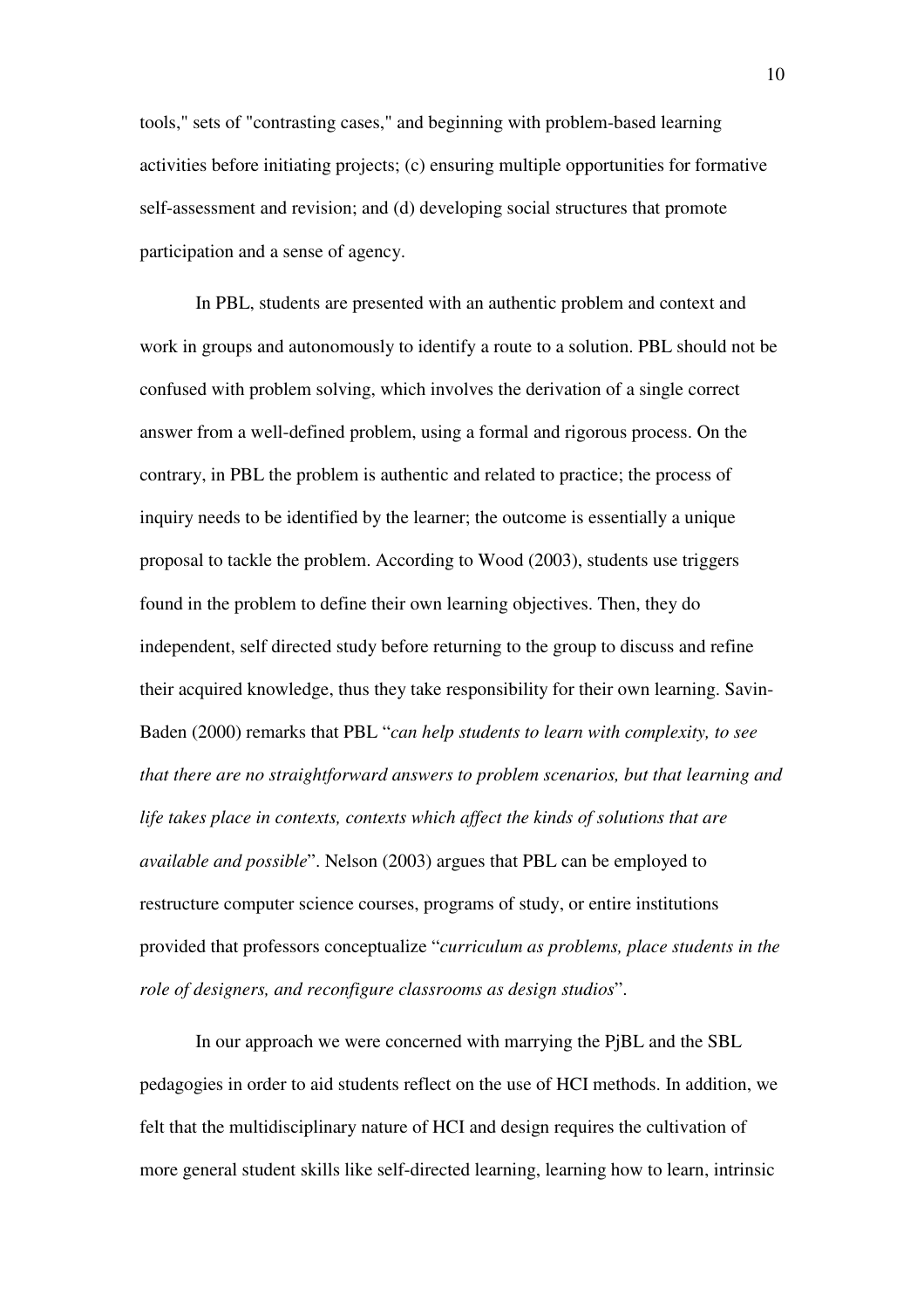motivation and critical thinking. Notwithstanding that PjBL and SBL can contribute to the development of these generic skills to some extent, we decided to inject the PBL pedagogy into some of our HCI design studio activities in order to address some of the known shortcomings of these approaches as well. For example, a number of drawbacks have been identified for learning in studios, mainly the stressful process of design criticism for learners and the danger of excessive subjectivity from tutors (Frederickson & Anderton, 1990) – these can be addressed by injecting a PBL approach to studio sessions that requires from (groups of) students to reflect on their designs and try to identify learning issues themselves. In addition, in PjBL it is common that the methods for project development are given – we did not want to do that but let students to make justified decisions on the use of HCI methods and take responsibility for their own learning; this is what they will do in practice after all. In **Table 2**, the main elements of the three aforementioned pedagogies are summarized.

Table 2: Main elements of PBL, PjBL and SBL.

### **The Studio Course for HCI Design**

### **Course context and goals**

The HCI Design Studio course is offered at the MSc program of Design of Interactive and Industrial Products and Systems, at the University of the Aegean, Greece. This is a transformation postgraduate program that accepts candidates from a wide variety of disciplines related to design (e.g. computer science, engineering and architecture) and provides them with the skills that enable them to make creative use of technology, scientific methods and the arts in order to contribute to the design of functional and usable products and services. The HCI design Studio course is offered at the second semester of study, just before students begin their MSc thesis. At that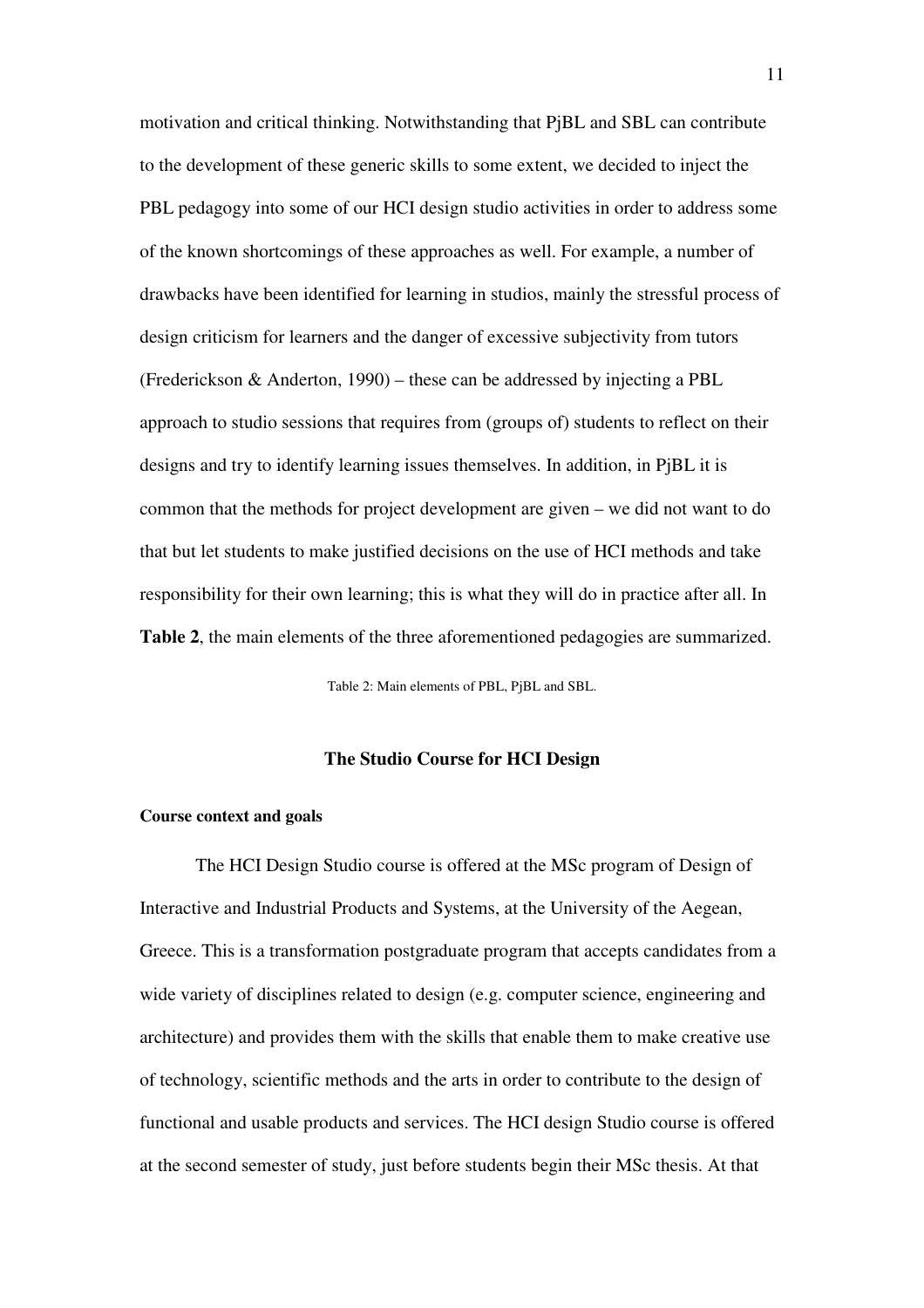point or in parallel to this, students are attending courses related to HCI theory and methods, informatics, ergonomics and advanced user interfaces.

The goals of the HCI design studio are related to (a) knowledge and skills; (b) the design project; (c) use of technology.

Knowledge and skills: The course aims to cultivate general skills to students: (a) to develop critical thinking through reflecting on their (group) work as well as on the use of methods found in HCI and design literature; (b) to learn to work in groups; (c) to develop intrinsic motivation and responsibility about work and learning; (d) to learn how to learn through the practice of self-directed learning. Students have to make justified use of HCI  $\&$  design methods in their projects - in this respect they have to try to make use of various methods and reflect on their usefulness for their project.

Design project: A design project has to be developed from ideation to user evaluation that can be added to their portfolio, as well as a design report. The project is authentic and related to practice and requires field research as well as design work. Thus student learning is centred to this design project that neither has a single correct line of inquiry or methodology to be followed nor a unique solution. Students work in collaborative groups to identify what they need to learn in order to solve a problem and come up regularly with presenting their progress to get feedback and critical criticism.

Use of technology: Students have to make selective use of a number of technologies to make project work more effective including: (a) the VW design studio developed for this purpose, (b) a wiki space for communicating texts and documents, (c) other tools like online survey tools, online prototyping tools, usability evaluation

12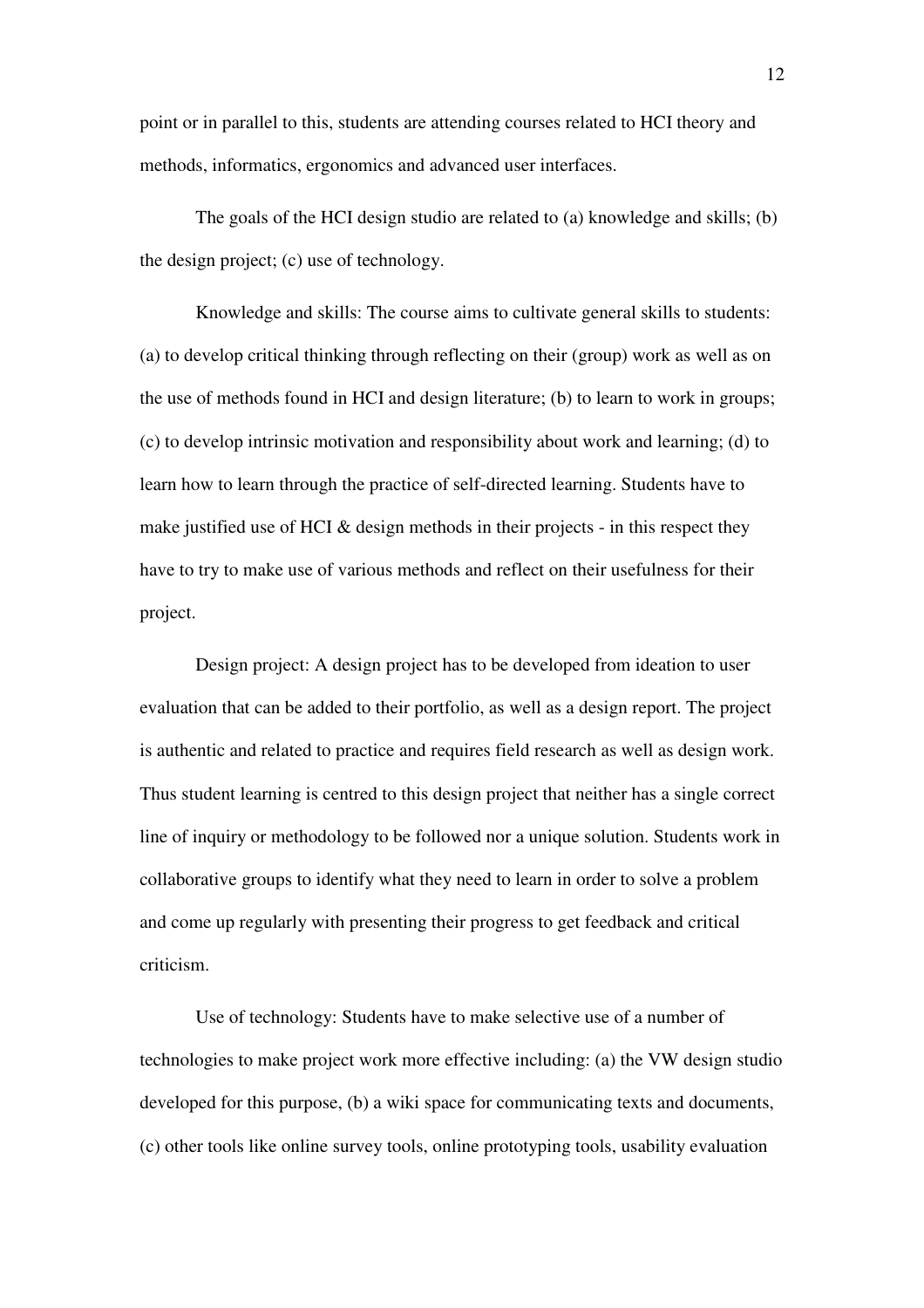tools, card sorting tools, etc (an indicative list is given to students at the start of the course). The role of technology use is significant for HCI design studios because it contributes to digital design competence. According to Arvola & Hartman (2008) in HCI design studios it is important that students gain digital design competence, i.e. "*ability to confidently and critically design digital media for other people's confident and critical use of that media in their fulfillment of certain socially relevant purposes*." In addition, technology can be considered as core material in interaction design studios (e.g. Lundgren et al 2006).

The HCI design studio meetings took place at a computer lab that had extra space for student work in sketching and noting when required. The students' working studio space was next to the computer lab but meetings were not held in that room since that there were not personal computers for all students and teachers available – the use of the web and other technologies was required during the meetings. In addition, students worked in the VW studio, which allowed for extra sessions with teacher participation before the presentations of intermediate results of major project phases.

#### **Design project and phases**

The design project given to students was defined as follows.

*Design a (multi-) touch interactive table or kiosk for a public place like a cafeteria, cinema or theatre. Consider alternative installations, e.g. on top of cafeteria tables or cinema seats, at the entrance, etc; the location of the installation will affect the utility of the installation and goals of the software multimedia application. Type of services of that application may be "business services" like browsing/searching the product catalogue and ordering/booking, and "entertainment services" like*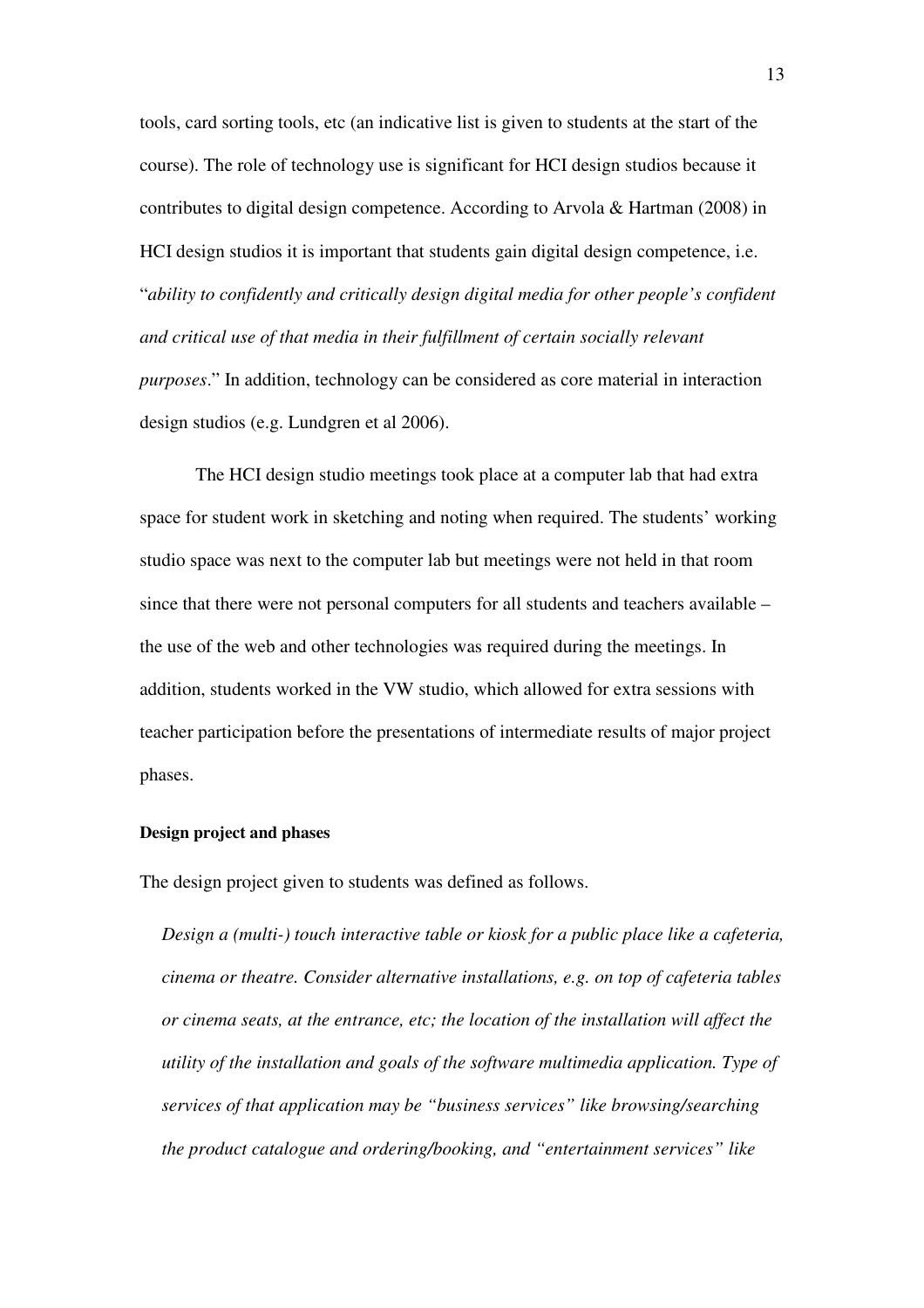*web browsing, games and communication with others (e.g. other tables in the cafe). The design should take into account "tangible requirements" like table form, table dimensions, etc.; however it should focus on the aspects of the software user interface and user interaction techniques. You should make careful and justified use of design methods to deliver a brief design report that will show off the design models created and an evaluated prototype of the designed artifact using some HCI evaluation method and/or the VW.* 

The available time for the HCI design studio course was 3 hours every week for 12 weeks; so, this was the time available to deliver the project. We knew that this time would probably not suffice for course meetings, so we held another 4 additional sessions in total in the VW. The course had the following schedule:

Introduction (1 week). The first week of the course was used to explain the approach and technology, and to provide context to the design project for each group. A total of 10 students participated in the course and 2 groups of 5 students with ranging backgrounds were formed by the teachers. For each group a specific context for the project was determined: mainly the specific client for the project who would provide the field for research and potential content. The first team decided to design an information kiosk for the theatre nearby the university, and the second team decided to design a multitouch table for a specific cafeteria, which is a popular student haunt. For both projects stakeholders and potential users could be reached easily. Also, the technologies to be employed in the course were presented with a focus on the VW.

Research  $\&$  inquiry ( $\sim$ 3 weeks). The phase of research and inquiry was set as the first problem that students would have to address. This phase requires use of HCI research and requirements methods. Students were provided with bibliography on the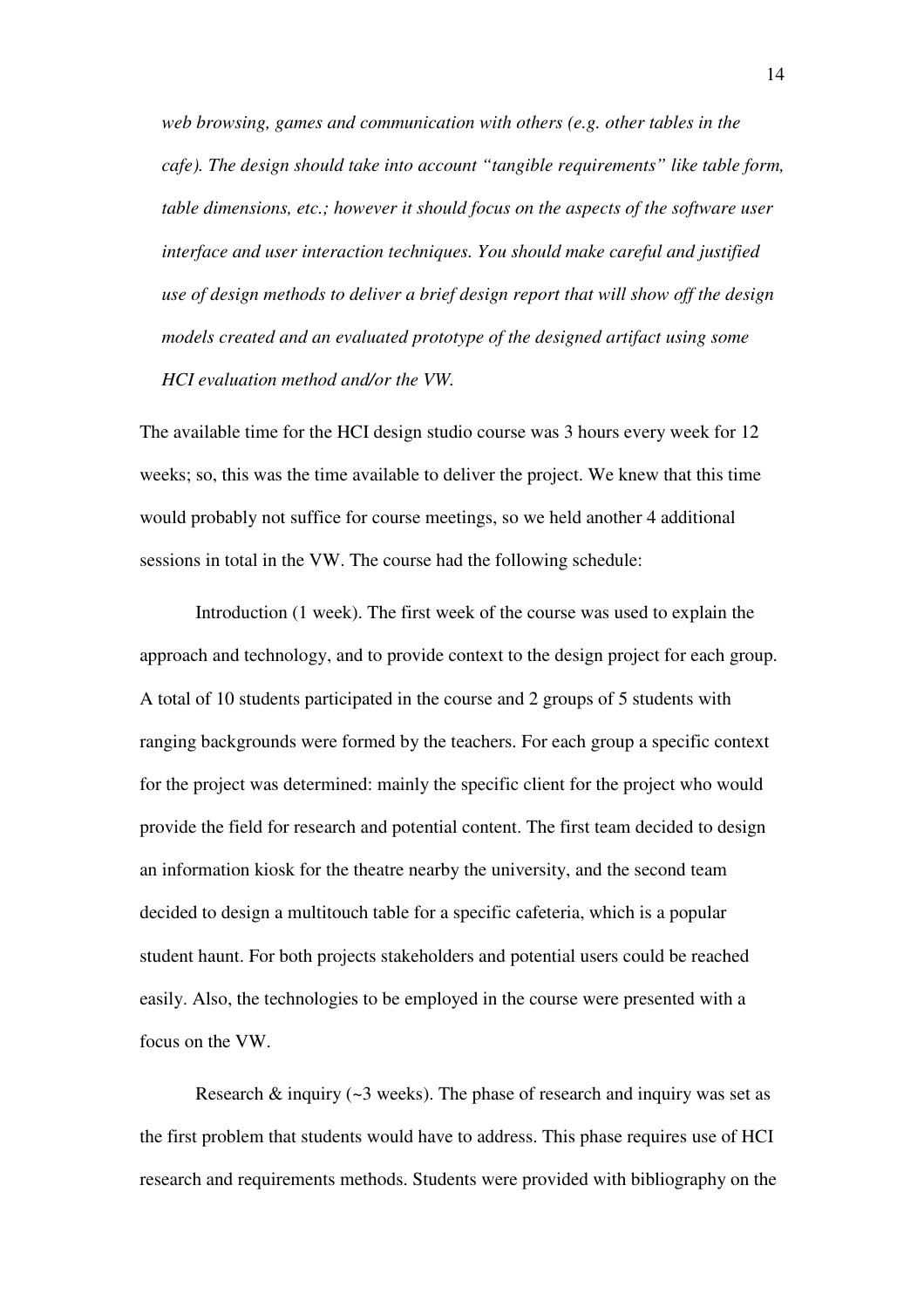following methods from which they could choose or adapt: interview strategies, observation strategies, contextual inquiry and models of contextual design (Beyer & Hortzblatt, 1998), user segmentation strategies and personas, content inventory tools and methods, competitor analysis strategies (Garrett, 2003), mood boards, designing brand identity, and goal setting methods (Cross, 1998).

Design (conceptual  $\&$  analytic) ( $\sim$  5 weeks). The phase of conceptual and analytic design was set as the second problem that students would have to address. This phase requires the use of HCI and design methods for articulating design concepts and solutions. Students were provided with bibliography on the following: (a) 'design process' methods: brainstorming (Cross, 2008), scenario-based design (Carroll, 1995), interpretation sessions (Beyer & Hortzblatt, 1998); 'design modelling' methods like: visioning (Beyer & Hortzblatt, 1998), concept modelling (Brown, 2007), storyboarding and information architecture methods; and prototyping methods: paper prototyping (Snyder, 2003), wireframes, screen designs and virtual prototyping. They also used free sketching of ideas and they adapted these models according to their requirements.

Evaluation  $\left(\sim 2 \text{ weeks}\right)$ . The phase of evaluation was set as the third problem that students would have to address. Students had to make use of an HCI evaluation from: prototype walkthrough in the VW, paper prototyping (Snyder, 2003), prototyping with online tools, and user testing methods in the case they had devoted time to reach to a fully working demo.

Final presentation and assessment (1 week). The last week of the course was devoted to the final project presentation as well as to course and peer assessment.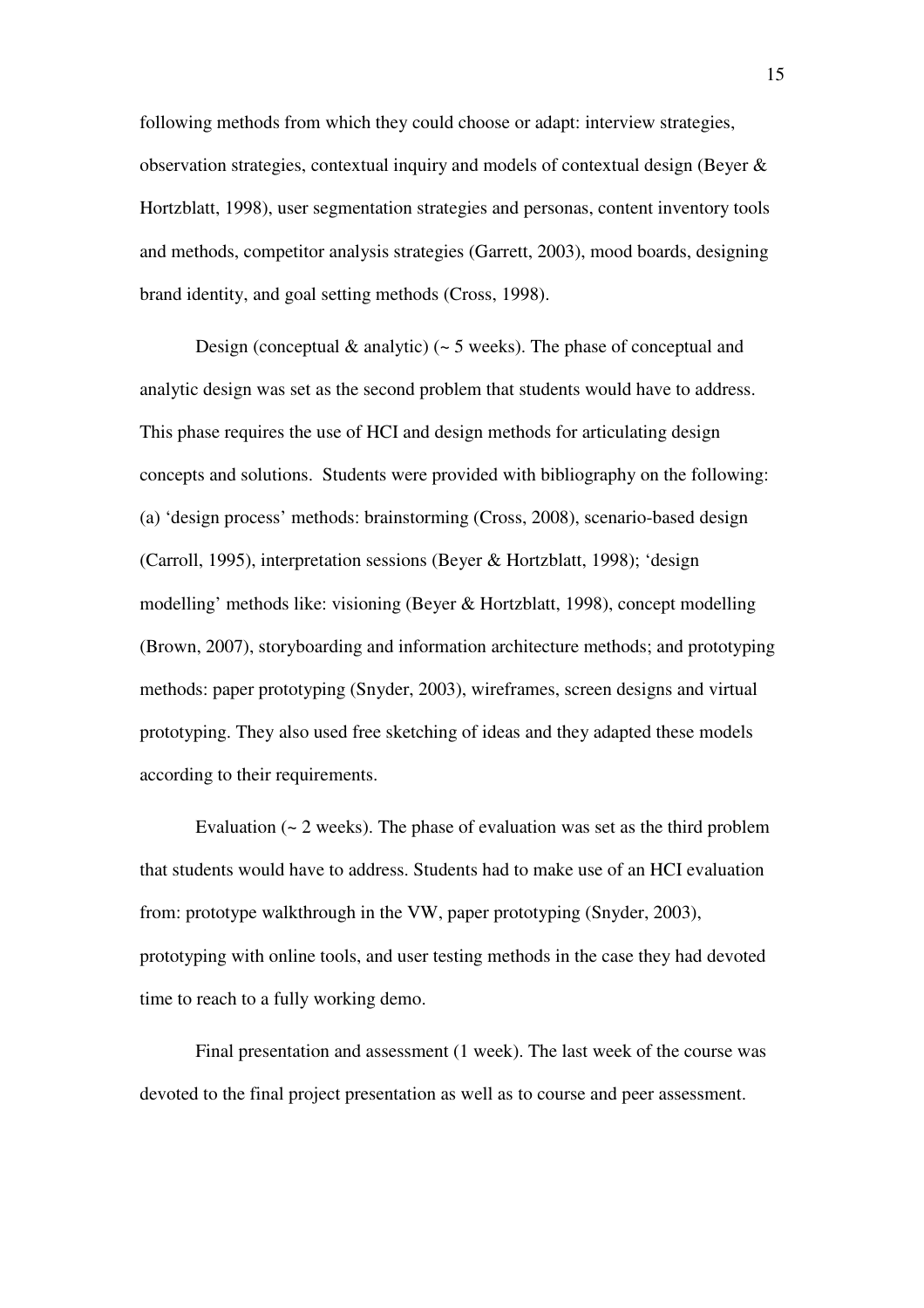The main phases of the project development during the HCI design studio course were considered as problems of HCI and design methods use. In this respect a considerable time of each session was devoted to collaborative work on the identification of areas of further study and the assignment of atomic research and learning tasks for each student by all group members. It needs to be noted that students were free to identify and use other methods than those provided in the selected bibliography, provided that they could find them in their self-directed study and elaborate on their decision during studio meetings in the lab.

#### **Course process and activities**

The HCI design studio course process was iterative and incremental, blending HCI methods, design practice and technology. The main activities conducted during the course were: (a) presentation; (b) critique; (c) reflection; and (d) design. Of course, these activities had to be continued by students alone through the week, e.g. design was refined, presentations were prepared; etc. In addition, individual, self directed learning had to be conducted in the form of research (in the field and/or bibliography) during the week that fed through all stages of the course process. These activities and process are depicted in **Figure 1**.

Figure 1: Outline of the iterative process and activities followed during each HCI studio course work.

The style of presentations differed depending on its scope and purpose. Typically the course started with student presentations that had to be kept short – not more than 20 minutes. Some presentations took much longer however because they were interactive and teachers were allowed to intervene and provide critique and questions. Most of the presentations were held in the VW studio (**Figure 2**) – this was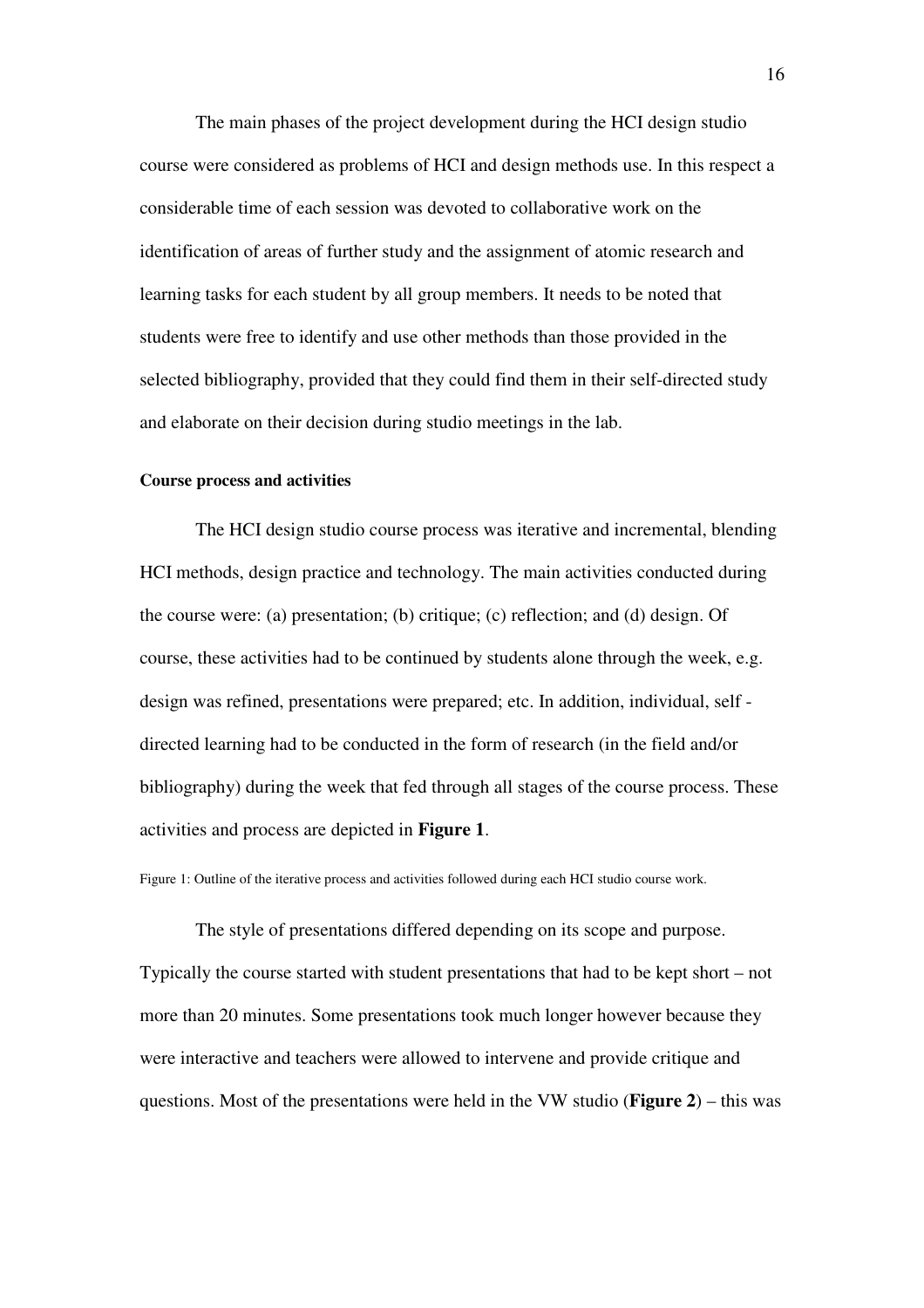suitable for students to maintain the corpus of presentations in the digital space as well as for teachers to provide questions and critique with digital annotations as well. Figure 2: Presentation in the Virtual World.

It is important to note that during the critique sessions in the HCI design studio we tried to avoid coaching and correcting students work, but we attempted to provide a set of questions about the fundamentals of HCI and design method use in the context of their project. This is because we wanted to act as facilitators and guide students in the learning process, pushing them to think deeply, and to identify the kinds of questions that students need to be asking themselves, thus forming a cognitive apprenticeship according to Collins et al. (1989). For example, during the first phase of research and inquiry, the first team (information kiosk at theatre) made use of contextual design models for representing requirements, while the second team (multitouch cafeteria table) rest on interviews from potential users and started sketching concepts of the table. We were interested in having students explain why they did these choices making clear that what is important is for them to understand why they followed these methods. It turned out for the first team that the stakeholders of the theatre wanted to put emphasis into ticket booking and selling through the kiosk – and thus an organizational view of the theatre was required and the contextual design approach was preferred. The second team found from interviews that the user experience of "hanging-out" in the cafeteria was the driving design issue of their work, so they felt like experimenting for the very start with sketching and concepts of the user experience of interacting with a multitouch table.

After the presentation and critique which lasted for about 1 hour in each week's timeframe, the third activity that was taking place during the course time was reflection. This was modeled as a simple PBL tutorial process (Wood, 2003), where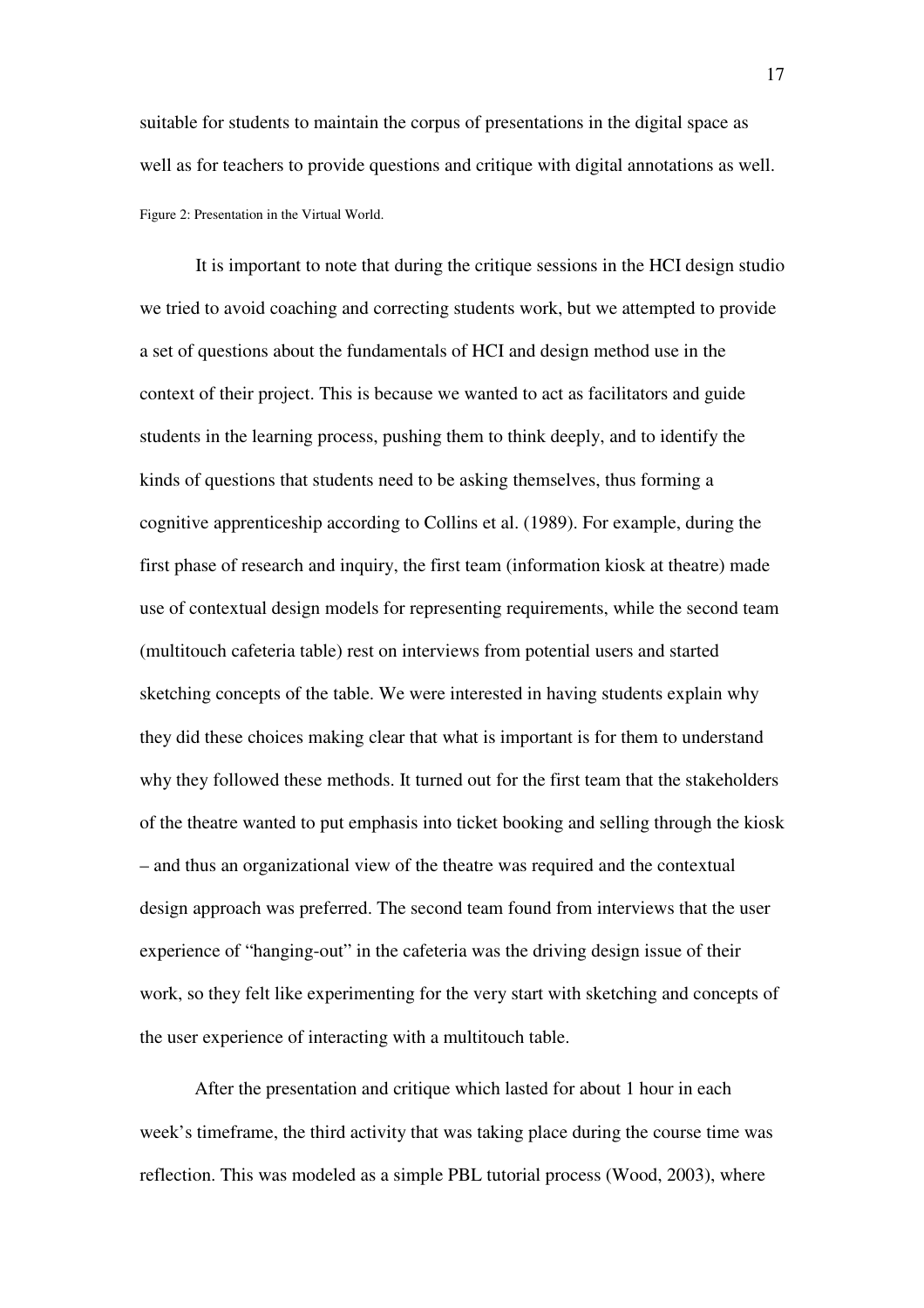students elect a chair and a 'scribe' to record the group outcome of the discussion and teachers facilitate the process with posing questions. The aim of this activity for each group was to complete a PBL whiteboard similar to that of Hmelo-Silver (2004) having the following steps:

- 1. Work on your own for each issue for 5'to identify **Facts** (1<sup>st</sup> column). Be brief!
- 2. Present your findings to your team mates. 2' each. No critique at this phase.
- 3. Rework your Facts for 5' on the basis of your team mates' presentations.
- 4. Re-present them to your team mates. Now discuss them and prepare an agreed, neat list of Facts  $-8$ '
- 5. Do steps 1-4 for each of Learning issues  $(2<sup>nd</sup>$  column), Ideas  $(3<sup>rd</sup>$  column), Action plan (4rth column).

We note that the time duration listed above proved short during the 1st (research and inquiry) and 3rd (evaluation) phases of the project. These phases required additional planning, and especially at the first sessions, time was running out fast since that students were not acquainted to the process. However, during the conceptual and analytic design (2nd) phase of the project, this PBL table was not used much and changes of models happened in "sketching mode"; it was partly used for documenting comments and corrections made within the team based on teachers' critique.

The last activity of the HCI design studio course was the collaborative design of the product of the next week's phase as this was revealed through the action plan. As noted above, the content and time duration of the design activity varied a lot between teams and depended on the phase of the project. The design activity took the form of action planning for the  $1<sup>st</sup>$  (design and inquiry) and  $3<sup>rd</sup>$  (evaluation) phase of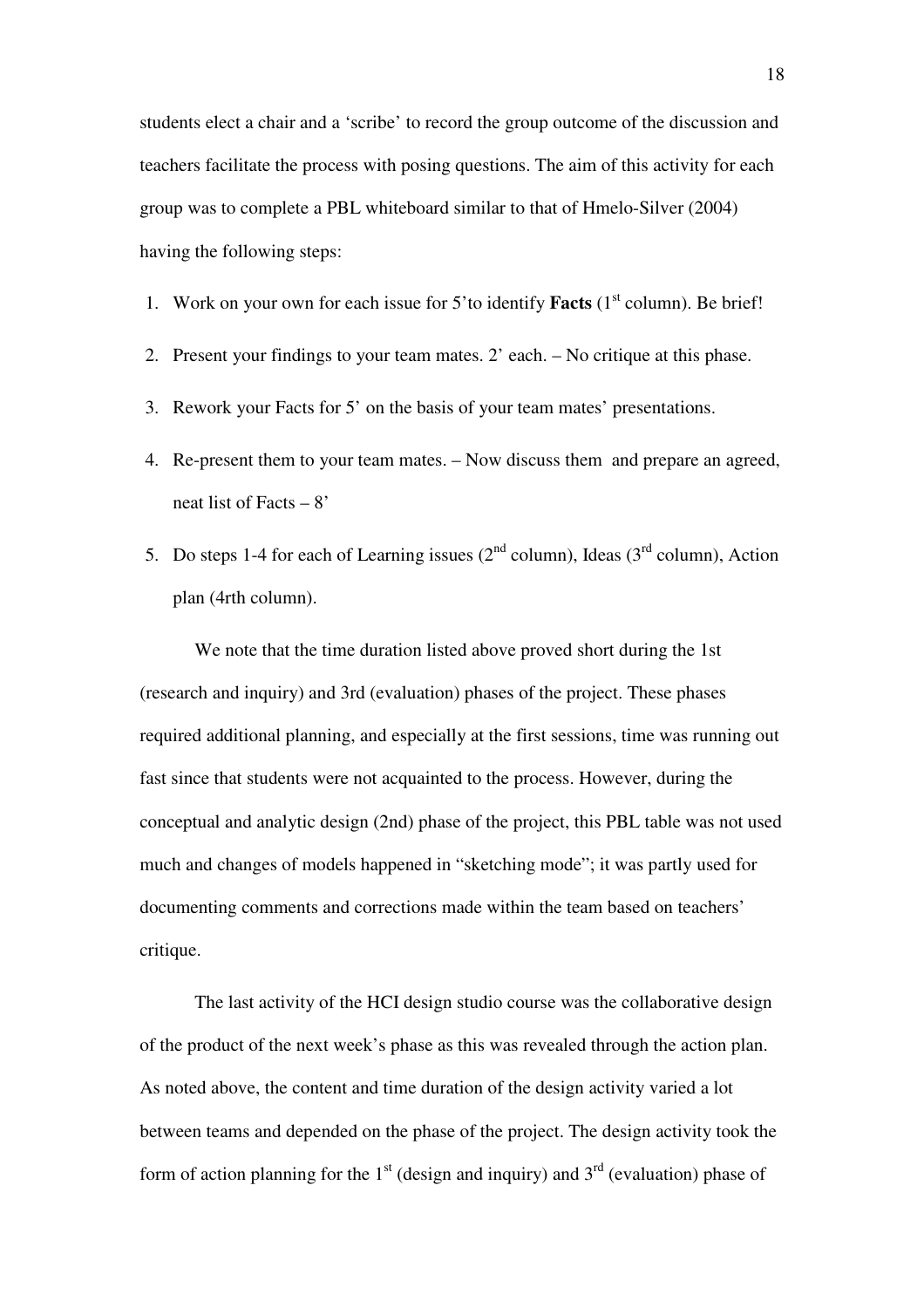the project and the form of free-form sketching during the  $2<sup>nd</sup>$  (conceptual and analytic design) phase of the project. In addition, during the week sketches and models (e.g. personas, concept models, storyboards, wireframes, etc.) were transferred to computer-based models using the VW studio and tools like MS Visio and Photoshop. Furthermore, prototyping and evaluation activities occurred in the VW: one of the two teams opted to create a virtual prototype of the information kiosk for the theatre inside the VW and conducted a usability evaluation with remote users (**Figure** ). The other team opted for paper prototyping since that they wanted to focus their evaluation on the gesture-based interaction techniques designed for their multitouch table, so they worked much with paper sketches and compositions.

All in-course activities required atomic research (self-directed learning) that occurred during the week interval. Of course students groups also had a number of extra meetings without us in their studio, and there were a couple of times that we visited them on their request. Furthermore, we held a number of virtual world sessions to discuss various issues usually a couple of days before the final presentations of each phase.

Figure 3: A user approaching the interactive virtual prototype of the info-kiosk.

### **The virtual HCI design studio: supporting remote collaborative activities**

To support the virtual studio activities we have installed a VW in the department's servers and we have developed additional content in the form of constructed places and interactive objects (tools). We used the OpenSimulator platform and MySQL database to set up a standalone VW server and additionally installed the Freeswitch server to provide voice communication support. Students and tutors could log in to the VW using the Hippo browser that was installed in the labs or any other Second Life-compatible browser to connect from their homes. The software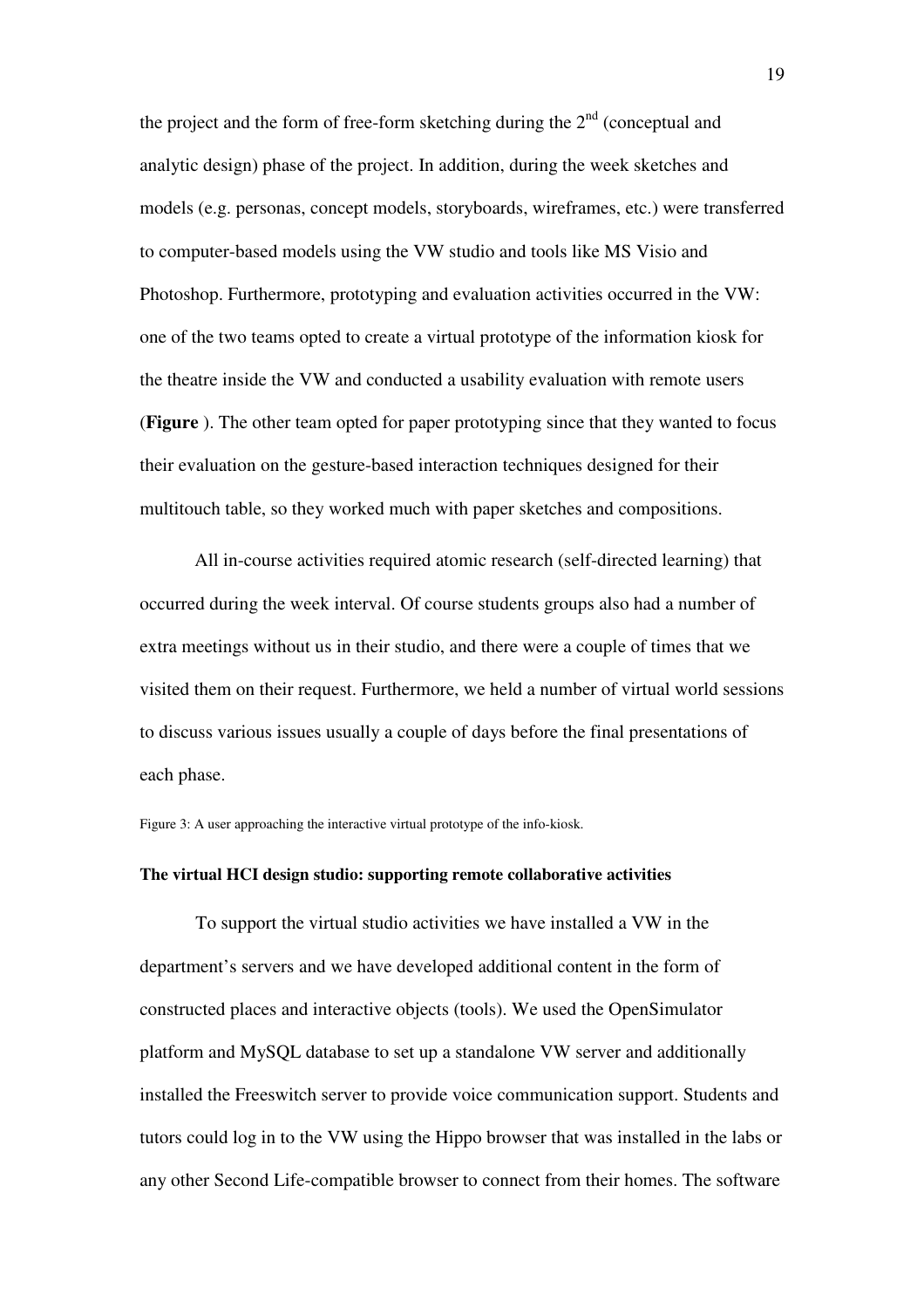we used for our virtual studio in both client- and server-side was open source. Furthermore, we decided to keep our VW standalone, and thus isolated from other regions, and to provide restricted access. Only students and tutors were provided user accounts to log in to the 3D environment and they had to use their real names as avatar names. The reason for these decisions was to be able to better monitor the students' work and progress, e.g. we could easily track the owner of each object that was uploaded in the environment, to record chat sessions of group meetings or class presentations, etc. We decided to use OpenSimulator instead of the most popular Second Life environment, because: (a) we had more freedom to configure the environment, control user access and store the user-generated content for future reference and use; (b) the nature of the HCI design studio requires a lot of images to be uploaded to the VW (e.g. sketches, models, concepts, prototypes) and Second Life charges a price per image upload; (c) most of the features of Second Life are already supported by the OpenSimulator platform.

Before the beginning of the virtual studio we constructed a number of places to be used for student activities. These places are the following:

• **Classroom**. There is one single classroom in a central place in the VW to be utilized for class activities. This room is used during the presentation sessions to let groups display their progress and explain their decisions to the rest of the class. It is designed as a meeting space: it has a display screen on one wall and a large table with chairs around it for students and tutors to occupy. In the entrance there is a space for tutors' announcements about the course and the projects. Furthermore, any notes created by the tutors during class presentations and any drawings on the physical whiteboard of the labs are added as digital content in the classroom space.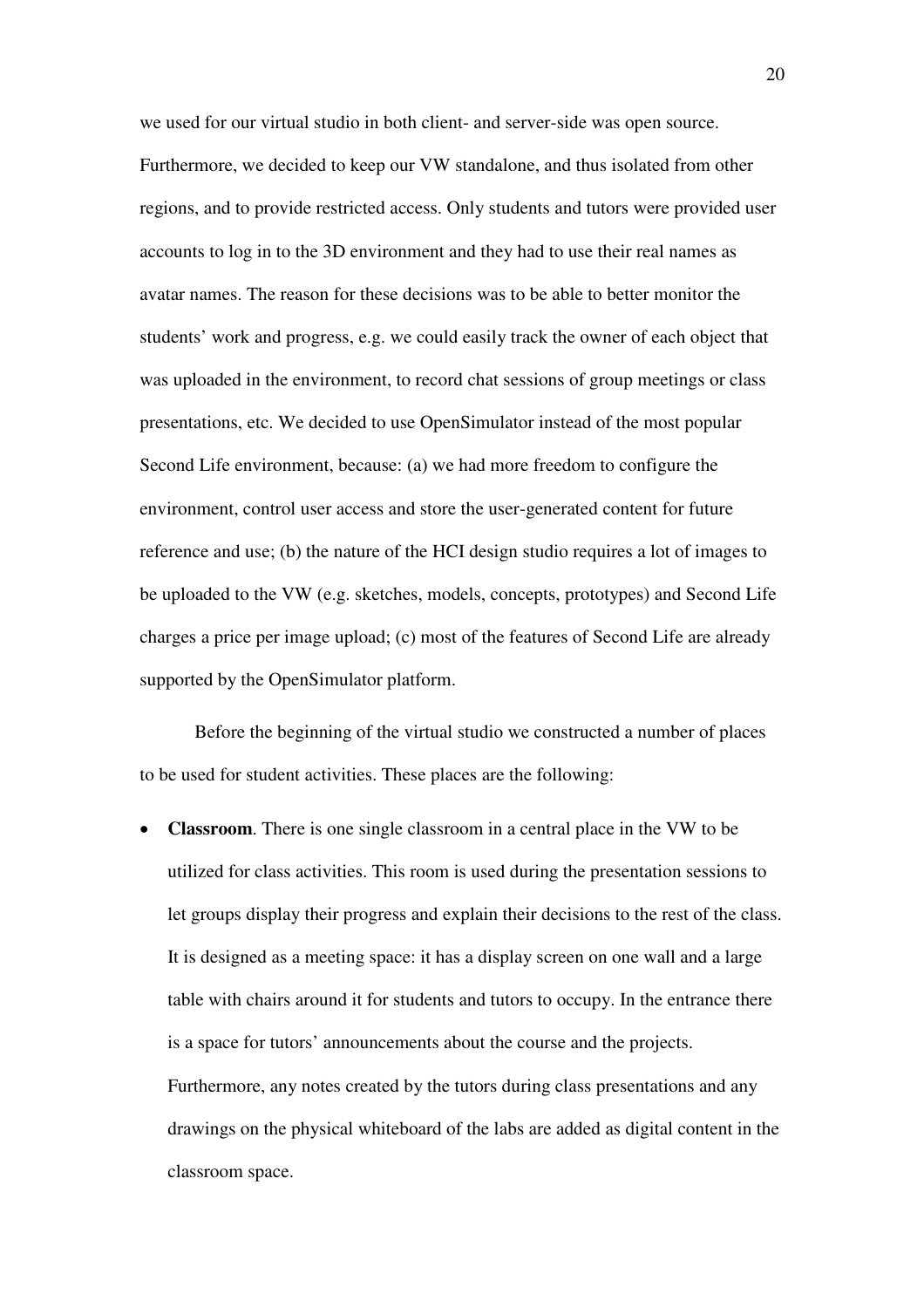- **Private rooms**. Each user has her own private room for which she has exclusive control of the entrance, so she can decide when to allow other users to enter and when to isolate it. The reason for using private spaces is to let students bring their own resources and freely develop their own ideas and concepts before presenting them to the rest of the group.
- **Group collaboration rooms.** There is one room for each of the two groups to be used for collaborative design and learning activities. Initially, it is only equipped with appropriate interactive tools and sample furniture objects (tables, chairs, etc.), and groups are encouraged to design their space according to their own needs and planned activities. The role of these rooms are to support group meetings, to be used as places to collaboratively construct and present sketches and models, to store resources (web pages, papers, etc), to place comments and notes on the project's progress, etc.
- **Prototyping rooms.** Again, there is one room for each of the two groups and its role is to be used for virtual prototyping. The room is initially empty and students are asked, using the appropriate tools to construct a functional prototype of their designed concept and to place it in a realistic context. This prototype is then being evaluated by other users that interact with it as avatars.

Figure 4. Virtual World tools.

We have also developed a number of interactive tools (e.g. Figure 4) using the Linden Scripting Language (LSL) in order to aid students through their activities. The tools were freely available in a specially reserved place in the classroom, and any student can make copies and use them in the world's private or public places.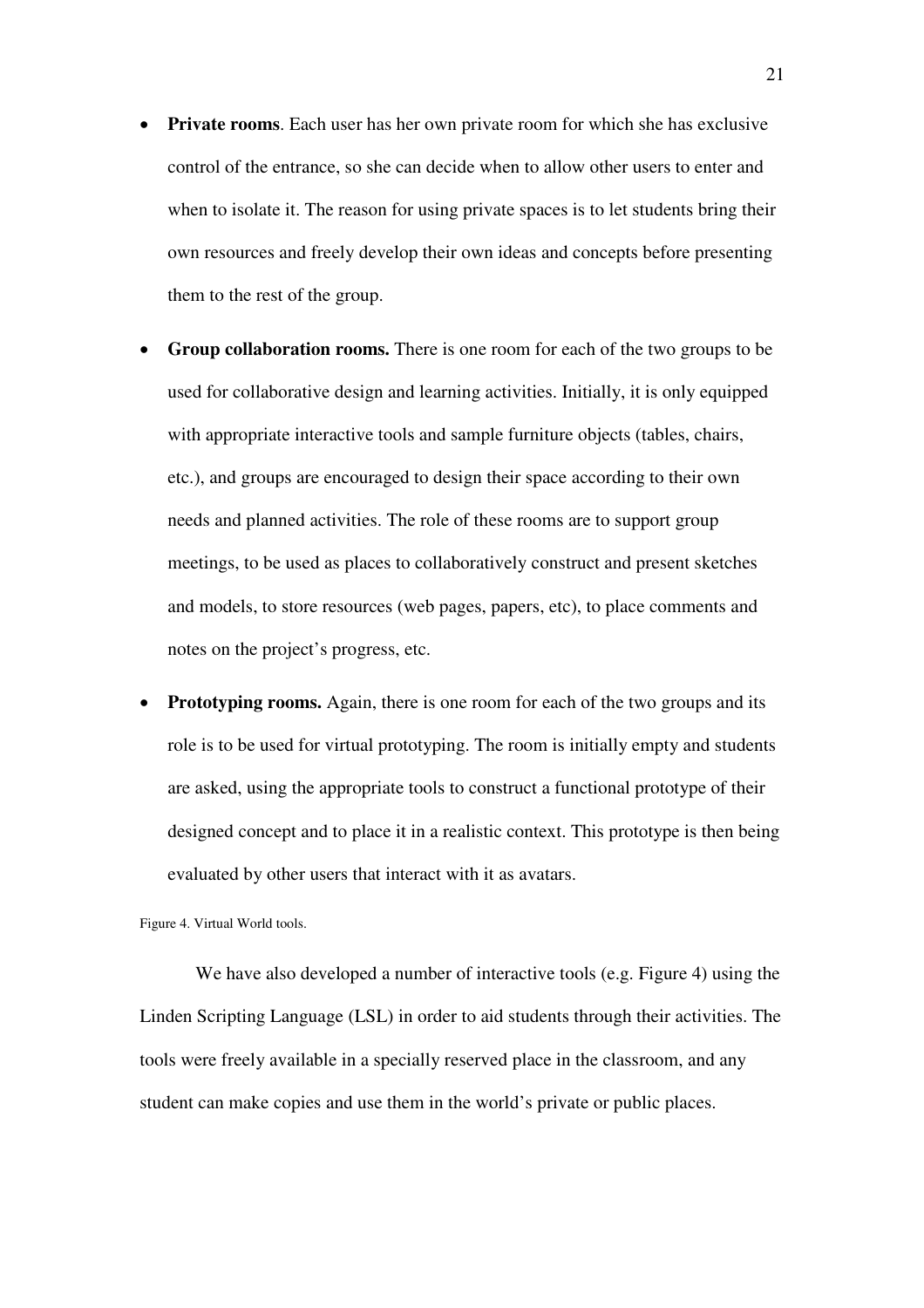To support group presentations we have built two special tools, the Projector and the Projector Controller. The first one is used as a display screen with a 'laser pointer' feature (i.e. if one clicks on it a red dot appears in the place) and the second is used to connect to the projector and control a presentation. During group sessions each student can use her own projector controller to upload the presentation images, display them on screen, and move forward or backwards through her presentation.

Group collaboration is supported in multiple ways. Students may use the Annotation object to store notes or comments and place them in the environment. For simpler one or two line notes there also a Short Annotation object that displays the message floating above it, so other users do not have to click on the object and open the note to read it. A collaborative text-only whiteboard is supported through the Message Board object, which can be used for storing ideas, facts or simply group meeting notes. Students can quickly present new concepts to each other using a Sketch Board, through which they can directly draw sketches on a white surface. To create more sophisticated and accurate drawings, they can use the Drawing Board object that displays Google Docs drawings in the VW and lets visitors immediately connect and edit the document. A Post-it Board object is also available as a tool in the VW. Students may add new text messages on it in the form of colored Post-it® notes. Finally, a Chat Recorder object allows students to record chat sessions, play them back, or save them as annotations.

Students also need to store the resources they find during their research to communicate them to others and for later reference. Given that most resources are available on the Web (e.g. scientific papers, information pages, images, e-books, etc), we have added the Resource object for this purpose. It displays a short description of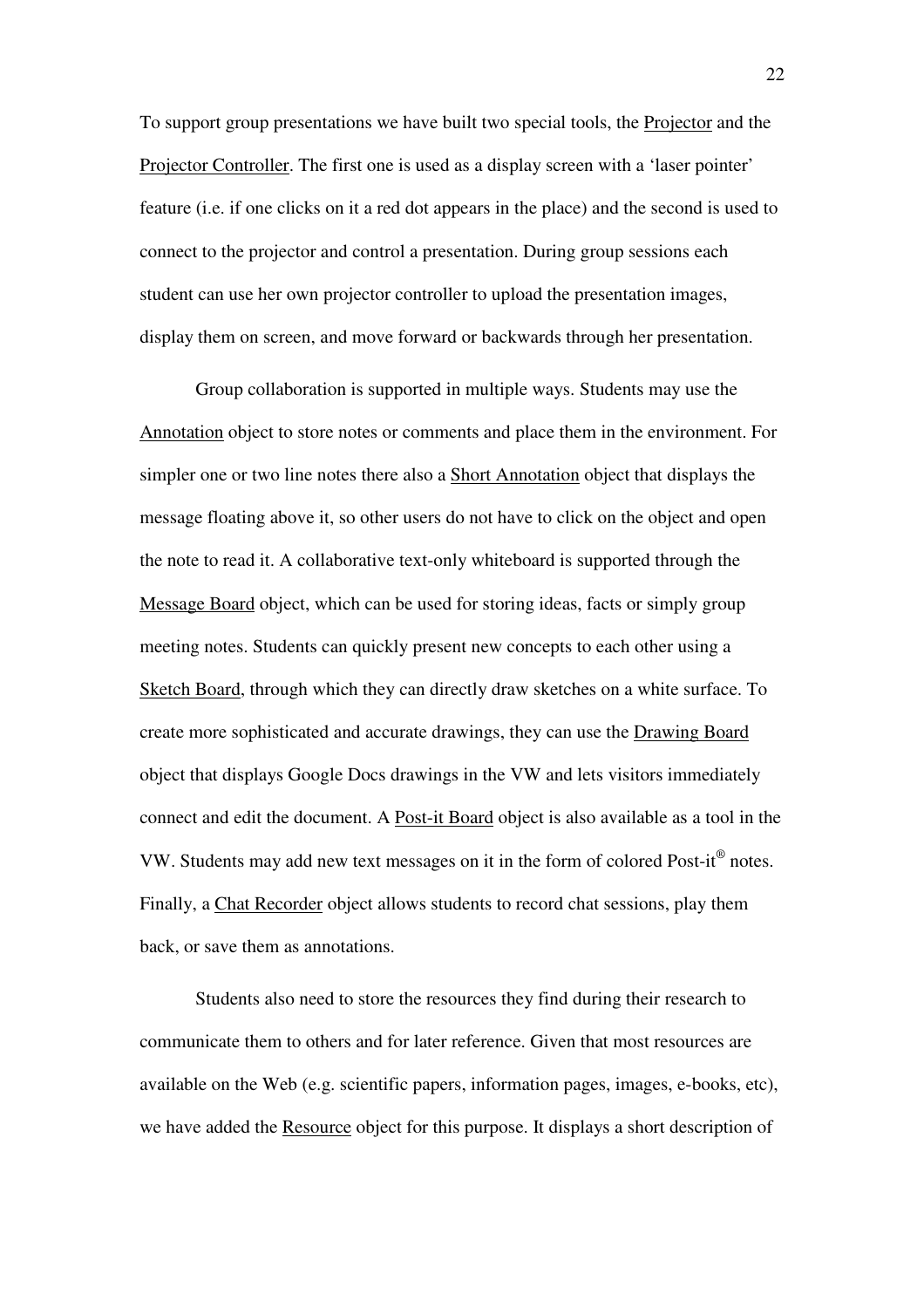the document it points to, and opens the hyperlink in a new browser window when clicked.

Finally, we have designed and implemented the Interface Element tool to be used for the implementation of the functional user interface prototype. Using multiple copies of this object, students can progressively construct windows containing elements such as buttons and images and define their behavior using simple commands. Currently, interactivity with the UI prototypes is limited to simple mouse clicks. Each working element can have one or more of the following functions: a) operate as a Button, which can send events to other elements (or itself) when clicked, b) operate as a Window, which can contain other elements and it can show or hide based on the event it receives, c) operate as an Image Container, which contains a number of images and it may display the next, previous or any indexed image based on the event it receives.

Table 3: Tools and places of the VW used during project activities

The tools were designed having in mind the specific phases and activities of the HCI studio course.

In research activities, students may use Resource objects to collect and organize documents in their private room and to share them with the rest of the group. They may also discuss about their findings inside the world and store their discussions for later reflection using the Chat Recorder object.

During the design activities, the VW's tools can be used in various ways (e.g. Figure 5). Sketch Boards, Message Boards and Post-it Boards may be utilized either in group meetings or asynchronously in order to record and re-collect ideas and remarks. Graphs, drawings and diagrams that present properties and aspects of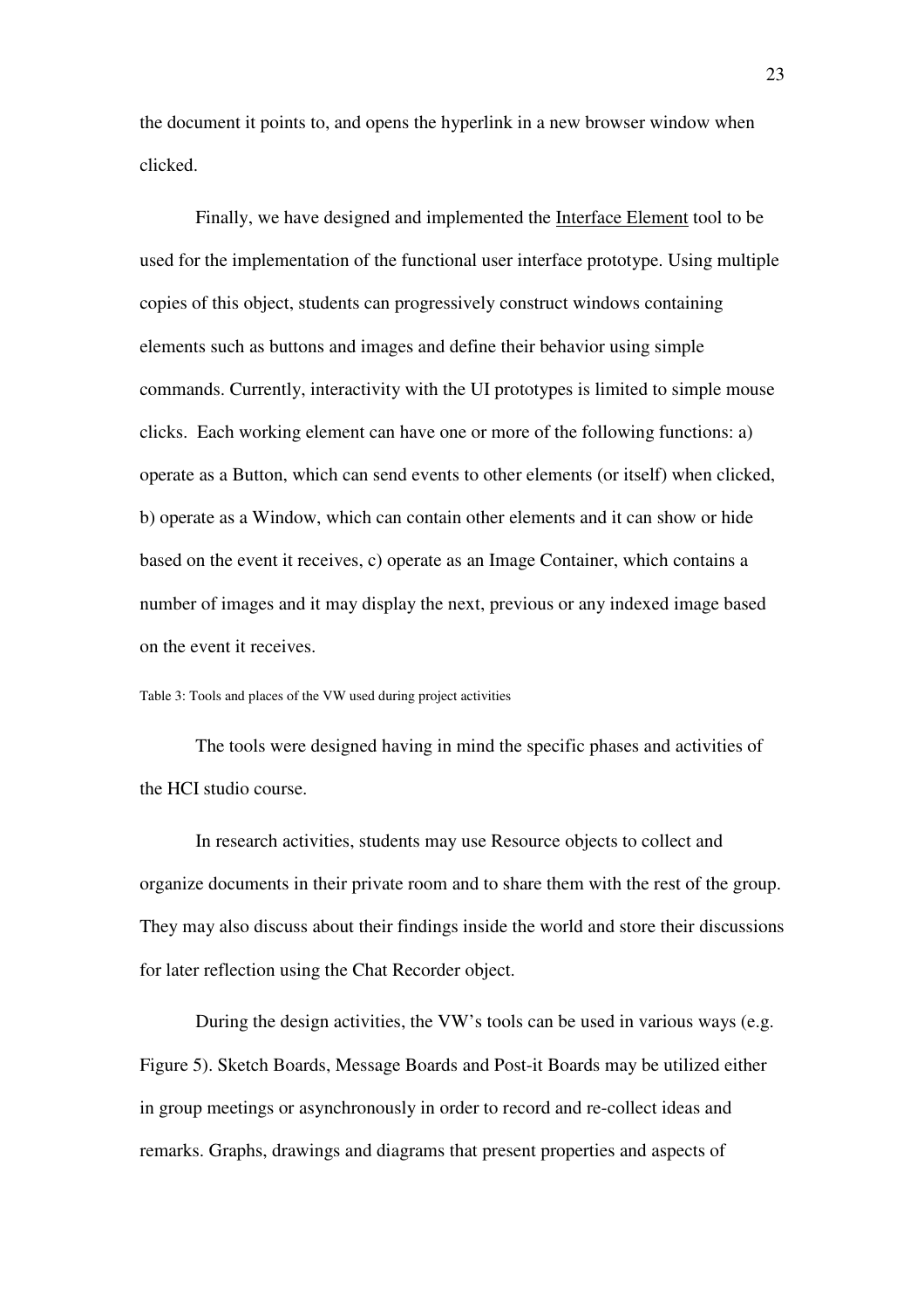proposed concepts can be created either in-world using the Drawing Board object or using an external program (e.g. Photoshop). In the second case they can be uploaded in the VW as images and be attached on existing objects, e.g. boards. Individual members may present their ideas to the rest of the group using a Projector and a Projector Controller object and they can explain parts of the proposed solutions by attaching annotations to them. The Interface Element is being used to construct the interactive prototypes. Comments and suggestions on the proposed solutions can be made by the group members either by posting annotations or using a Chat Recorder during real-time discussions.

Figure 5. Sketches and models of the design project created in the virtual design studio with the use of the sketch board and drawing board tools.

Presentations of group progress to the rest of the class are being made using Projector Controller objects by the presenters that connect to the classroom's Projector. During and after the presentations, the group work is being criticized by the instructors and by the rest of the class using annotations and Message Board objects that contain the comments and suggestions that were made. Furthermore, drawings and sketches made in the physical whiteboard of the lab are being instantly photographed and uploaded to the VW. The concepts and prototypes created by the groups can also be commented by the rest of the class using annotations. Finally a Chat Recorder object may also be used to record a user's reactions and comments whilst evaluating the interactive prototype.

Finally, we have to note that we did not restrict our students to use the tools exclusively for their intended purpose; we rather let them improvise, and in a few cases we were surprised to find that some of the tools had been used successfully in quite unexpected ways.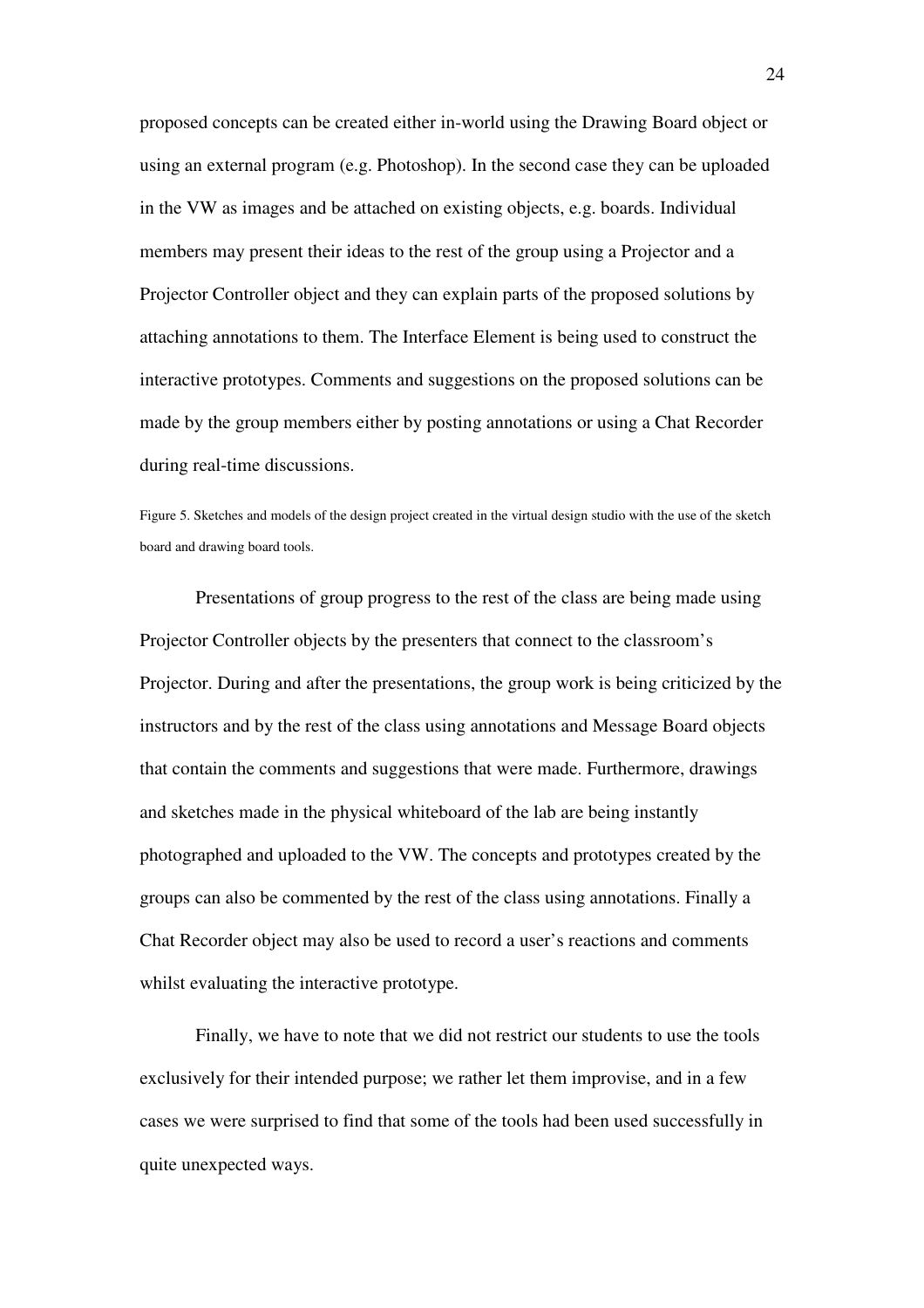#### **Student Assessment**

The holistic student assessment at an HCI design studio course is a complex issue. This is especially true for the approach followed here, since that we did not want to simply evaluate the quality of the group project outcome but also the process followed by each group and the individual general student skills and attitudes in group work. The assessment of PBL is also an open issue and it is generally dealt with various types of formative and summative assessment tools and methods usually encoded in complex assessment rubrics (O'Grady, 2004).

We articulated a mixed schema for the summative student assessment that consisted of two types of assessment including:

- 1. Project assessment (60%). This was provided by the teachers of the course on the basis of a weighted set of criteria reflecting the whole process, method use and outcome. The criteria were marked quantitatively and they were followed by individual teachers' explanations for our marks.
- 2. Assessment of individual student skills and attitudes (40%). This was provided partly by the teachers (10%) and largely (30%) by the students themselves who provided peer and self assessments for their groups. Again, this was based on a set of qualitative criteria adapted from (Yip & Ghafarian, 2000). Only the summary assessment was provided to students, not the detailed rubric.

We need to note that students' response to self and peer assessment was consistent for all students; especially those (one in each team) that were left behind and did not contribute much – they sincerely identified that themselves, as well as their team mates.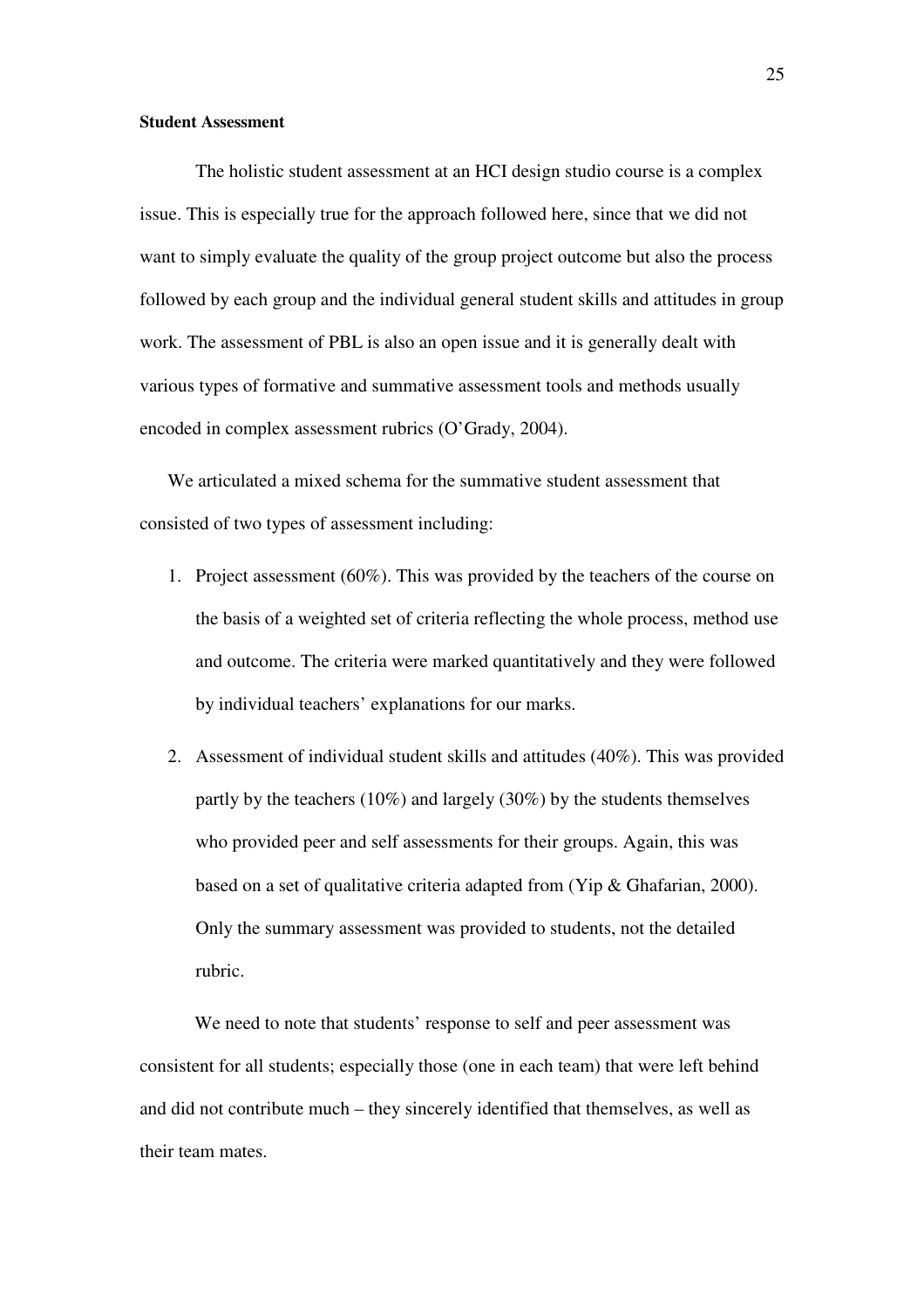### **Discussion: reflection and experiences**

We have presented our approach to the instructional design of an HCI design studio course that adds the PBL pedagogy to the activities of current HCI design studios and makes experiential use of VWs in the form of virtual design studios. The motivation behind this framing was developed due to reasons that stem out of pedagogical goals and concerns, research and exploration, and necessity. We wanted to emphasise an active, PBL approach to learning in this HCI design studio since that this is the last course of a postgraduate program in interactive product design and students should be in a position to take responsibility for their own learning in authentic problems and contexts. In addition we wanted to inform our HCI design course with practices from design learning in studios and since that HCI design studios are not widely-established, we wanted to explore the known benefits of learning in studios in conjunction to PBL approach. Furthermore, we wanted to make experiential use of technologies in this course mainly for allowing students to gain technology design competence, but also to compensate for a–priori limitations in space, time and existing asynchronous learning technologies (Koutsabasis et al, 2001) that could not effectively support the design studio approach; therefore we have developed VW design studio in which students performed many collaborative design activities.

The experiences gained from this course are reported with respect to course results, student responses and assessment, coordination issues and allocated resources. To start with course results, we were very pleased with the process followed throughout the course as well as with the final outcome, i.e. the student projects. The PBL approach enabled students to take responsibility for their own study and follow different routes to their learning and project development. These different routes to

26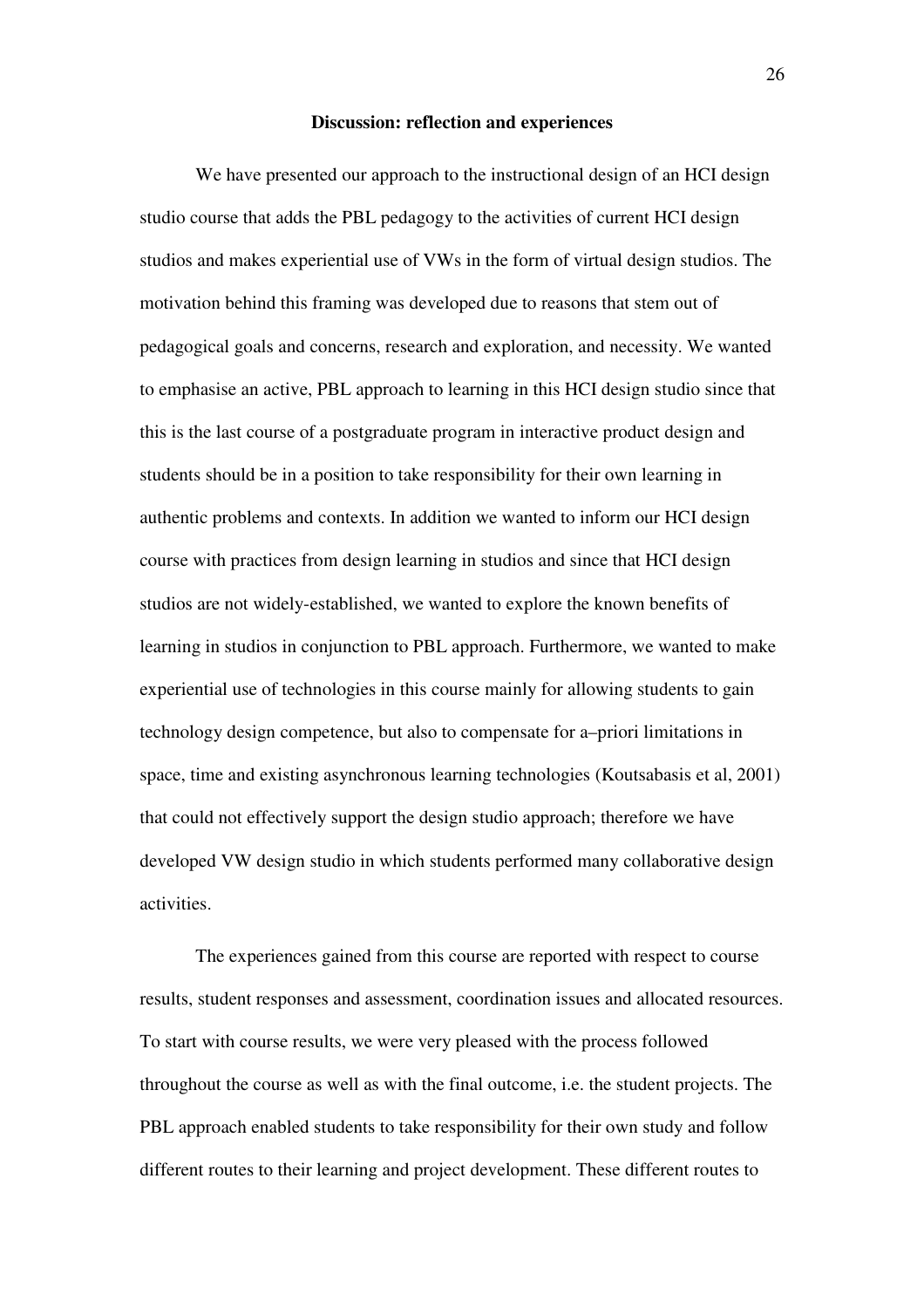research, study and development emerged in-groups and between-groups, and allowed students and groups to contribute with different methods to the course content corpus. This generated opportunities for us to discuss and create awareness about the more generic skills required for multidisciplinary design. In addition, students responses to the course were overall very positive recognizing the novelty and value of the approach, despite that a couple of students complained at first about the 'lack of guidance' regarding use of methods and 'lack of corrections' on their design proposals; however they got used to that approach especially after they saw their team mates to cope well and deliver interesting results. We also found that this HCI course requires tight coordination and additional time within the course so that all activities are conducted effectively, and between courses – this was addressed in part due to additional sessions in the VW. In addition, the resources to develop and maintain a VW are significant not only in terms of making open source interoperable, but also in creating tools for collaborative design; on the other hand this is a very interesting research dimension that complements with other activities.

The VW has been used successfully during the course in two ways: as a prototyping tool and as a collaboration environment. A notable advantage of the use of the VW compared to the more common approach of letting the group decide about the tools to use lies in the integration and awareness. The group progress was visible to all, so both the tutors and the groups could be aware of the activities that took place and could observe and comment on the documents and solutions that were proposed. This integrated environment allowed remote users to collaboratively construct solutions and communicate in real-time using voice or text chat. In the second case they could also record their discussion for later use. Furthermore, the VW and the tools created for the course offered asynchronous collaboration capabilities that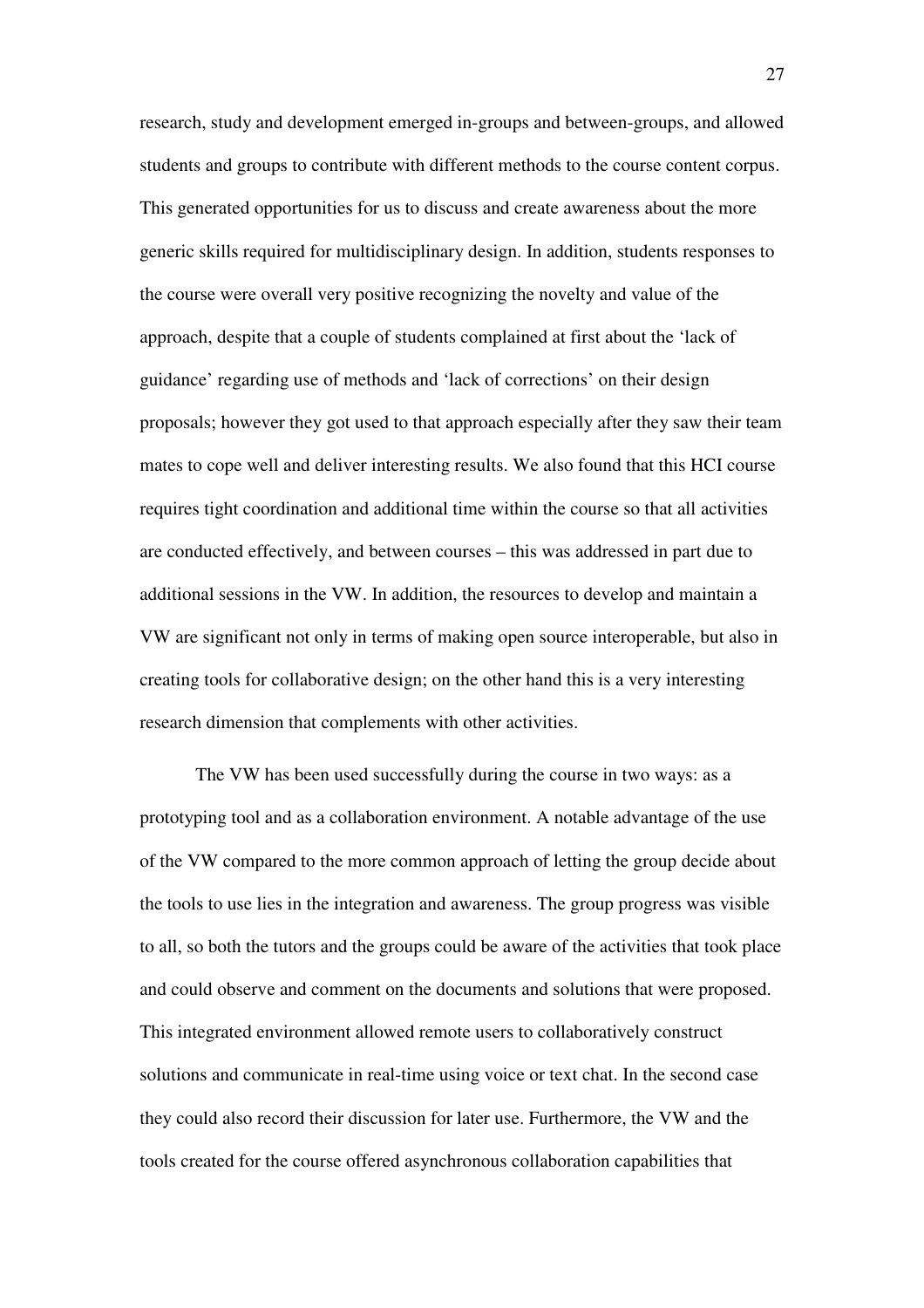allowed the group to work on their solution in parallel and exchange opinions and ideas through messages, drawings and sketches. Finally, the creative freedom offered by the VW in the sense that students could modify their appearance and construct and decorate their own collaborative space was highly engaging for the majority of them.

On the other hand, there were technical issues faced during the use of the VW that were quite restrictive. The 3D modeling capabilities of the environment were not as sophisticated as in commercial applications and the rendering quality was significantly lower, as expected. This difference caused some frustration to the more experienced students with background from the arts or architecture. Additionally, some students felt that there was extra burden to convert and upload to the VW the documents that they created using familiar applications, such as Powerpoint and Photoshop and they would like to have a less complicated interface between the VW and external applications. Finally, some users found the Interface Element object quite difficult and time-demanding to use, because every single component of each screen should be represented as a different object having its own behavior, and this process could be quite painstaking in the case of more complicated user interfaces.

We are currently applying and refining our approach in a wider range of projects and paths in the multidisciplinary area of HCI, interaction, service and collaborative design (Koutsabasis et al, 2012) involving more students and groups on the basis of the experiences gained. In addition we are working to address several of the issues identified and to set up learning and design problems that will also include customers as users of the environment to allow for more possibilities for collaboration and prototyping. We are also working on the incorporation of specific VW tools for carrying out design activities in the VW like affinity diagrams (taking into account related tools in tabletops, like that of Mohamedally & Zaphiris, 2009), as well as to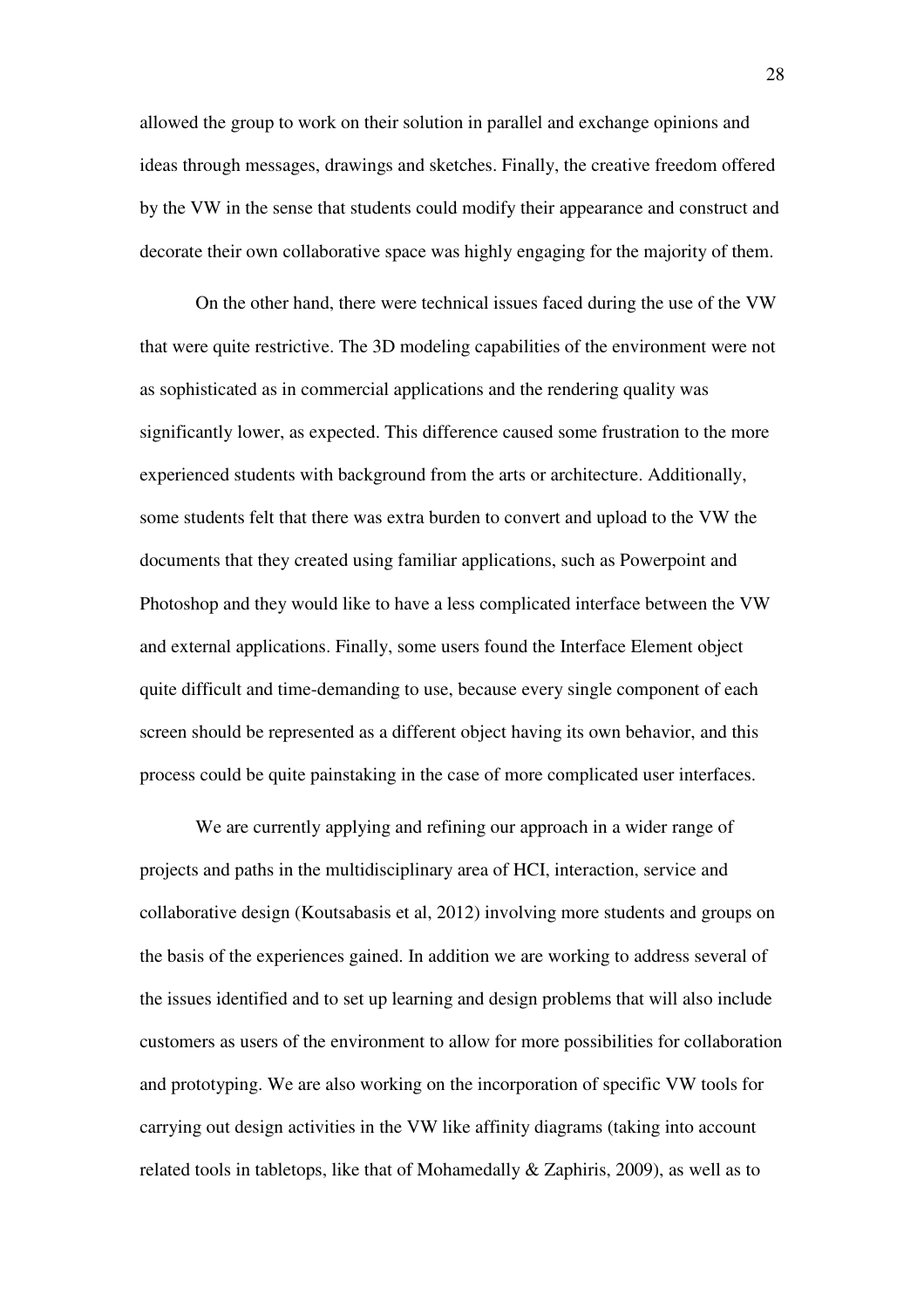the formulation of a qualitative approach for the evaluation of HCI design learning activities in VWs with emphasis on issues of assessing critical reflection and intrinsic motivation of students (intrinsic motivation has been identified in other studies like for instance in Shin (2009) but not with respect to PBL and HCI design learning). We expect that in the near future the overall picture of research in HCI design education will emphasize multidisciplinary and constructivist learning combined with the experiential use of purposefully designed technologies to support active student learning.

# **References**

- Arvola, M. & Hartman, H. (2008) Studio Life: The Construction of Digital Design Competence, Nordic Journal of Digital Literacy, Vol. 3, Issue 2, pp. 78-96, 2008.
- Ayas K. & Zeniuk, N. (2001) Project-Based Learning: Building Communities of Reflective Practitioners, Management Learning, 2001, 32:61.
- Barron, B.J.S. Schwartz, D.L. Vye, N.J. Moore, A. Petrosino, A. Zech, L. Bransford, J.D. (1998) Doing With Understanding: Lessons From Research on Problem and Project-Based Learning, The Journal of the Learning Sciences, 7(3&4),271-311.
- Bernold, L.E. (2007) Preparedness of Engineering Freshman to Inquiry-Based Learning, Journal on Professional Issues in Engineering Education Practice 133, 99 (2007) http://dx.doi.org/10.1061/(ASCE)1052-3928(2007)133:2(99).
- Beyer, H., & Hortzblatt, K. (1998). Contextual Design. San Fransisco: Morgan Kaufmann.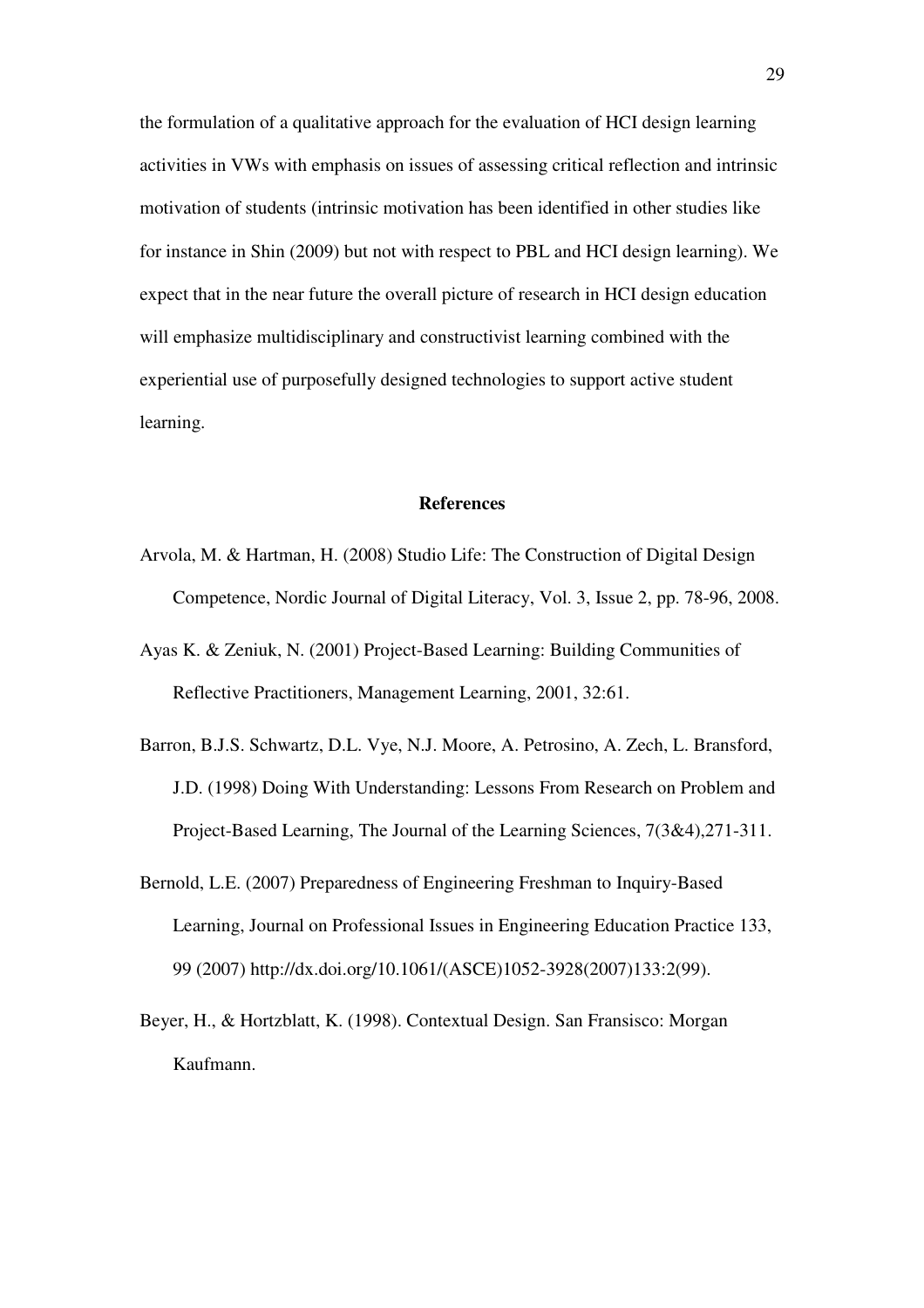- Bias, R. G. (1994). The Pluralistic Usability Walkthrough: Coordinated Emphathies. In J. Nielsen & R. Mack (Eds.), Usability Inspection Methods. New York: John Wiley & Sons.
- Biskjaer, M.M. Dalsgaard, P. Halskov, K. (2010) Creativity Methods in Interaction Design, DESIRE '10, 16-17 August 2010, Aarhus, Denmark.
- Blevis, E. (2010) Design Challenge Based Learning (DCBL) and Sustainable Pedagogical Practice, ACM Interactions, May+June 2010, pp. 64-69.
- Brown, D. M. (2007). Communicating Design: Developing Web Site Documentation for Design and Planning. Berkeley, CA: New Riders.
- Capraro, R.M. & Slough, S.W. (Eds.) (2009) Project-Based Learning An Integrated Science, Technology, Engineering, and Mathematics (STEM) Approach, Sense Publishers, Rotterdam, NL.
- Carroll, J. M. (1995). Scenario-based Design. Wiley.
- Cennamo, K. Douglas, S.A. Vernon, M. Brandt, C. Scott, B. Reimer, Y. McGrath, M. (2011) Promoting Creativity in the Computer Science Design Studio, SIGCSE'11, March 9–12, 2011, Dallas, Texas, USA.
- Chang, P.-F. & Wang, D.-C. (2011) Cultivating engineering ethics and critical thinking: a systematic and cross-cultural education approach using problem-based learning, European Journal of Engineering Education, Volume 36, Issue 4, 2011.
- Collins, A., Brown, J. S., & Newman, S. E. (1989). Cognitive apprenticeship: Teaching the crafts of reading, writing, and mathematics. In L. B. Resnick (Ed.), Knowing, learning, and instruction: Essays in honor of Robert Glaser (pp. 453- 494). Hillsdale NJ: Erlbaum.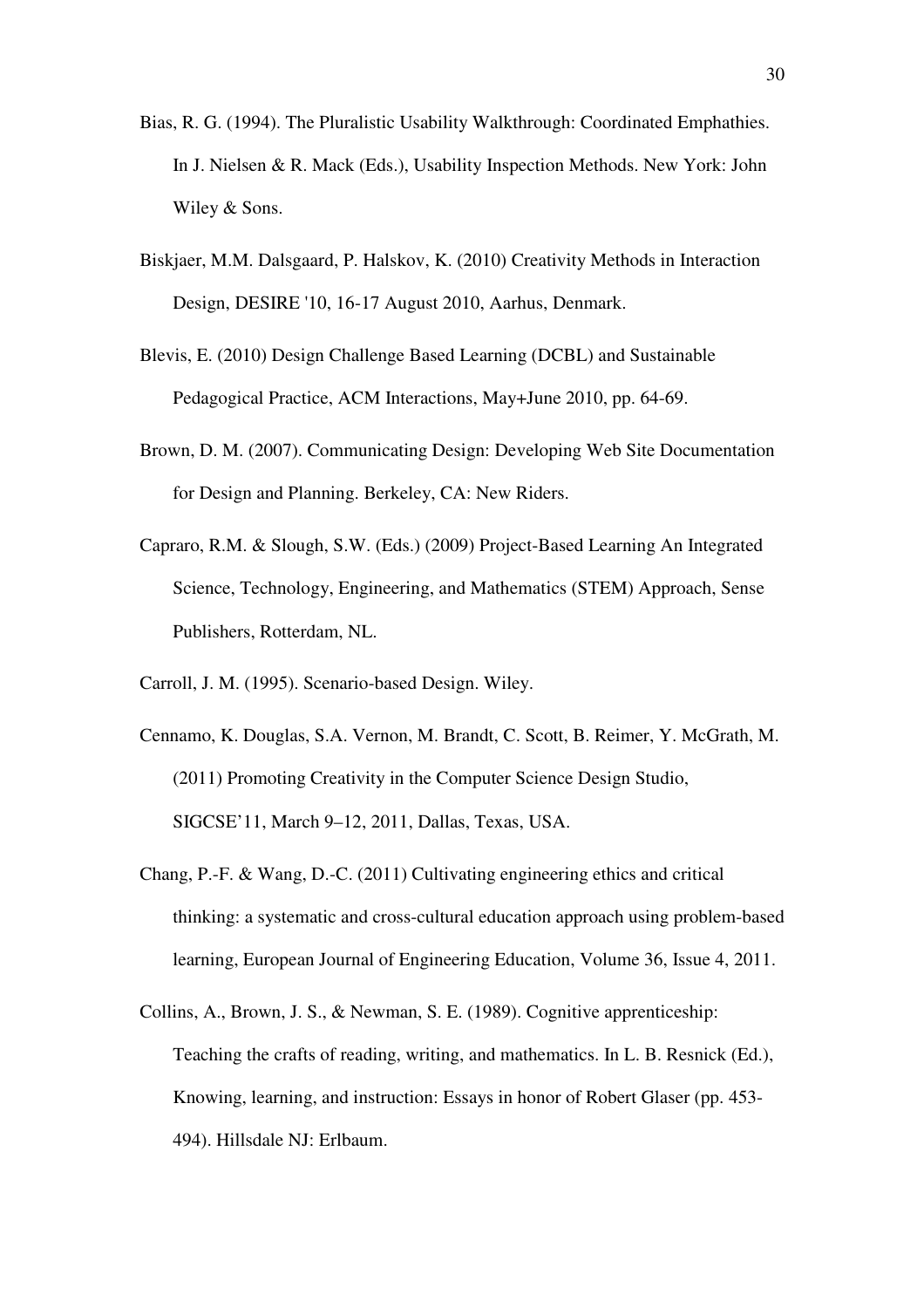- Cross, N. (2008). Engineering Design Methods: Strategies for Product Design (4th ed.). Wiley.
- Faiola, A. (2007) The Design Enterprise: Rethinking the HCI Education Paradigm, Design Issues: Volume 23, Number 3, pp. 30-45, Summer 2007.
- Faulkner, X. & Culwin, C. (2000) Enter the usability engineer: integrating HCI and software engineering, ITiCSE '00 Proceedings of the 5th annual SIGCSE/SIGCUE ITiCSEconference on Innovation and technology in computer science education.
- Frederickson, M. P., & Anderton, F. (1990). Design juries: A study on lines of communication. Journal of Architectural Education, 43(2), 22–28.
- Garrett, J. J. (2003). The Elements of User Experience. New York, USA: New Riders.
- Greenberg, S. (2009). Embedding a Design Studio Course in a Conventional Computer Science Program, in Creativity and HCI: Experience to Design in Education; Boston: Springer, pp. 23–41. Eds: Paula Kotzé, William Wong, Joaquim Jorge, Alan Dix, Paula Alexandra Silva.
- Harrison, S. Back, M. Tatar, D. (2006) "It's Just a Method!" A Pedagogical Experiment in Interdisciplinary Design. DIS 2006, June 26–28, 2006, University Park, Pennsylvania, USA.
- Hmelo-Silver, C.E. (2004) Problem-Based Learning: What and How Do Students Learn? Educational Psychology Review, Vol. 16, No. 3, September 2004.
- Hundhausen, C. Fairbrother, D. & Petre, M. (2010). The "Prototype walkthrough": a studio-based learning activity for the next generation of HCI education. In: Next Generation of HCI and Education: CHI 2010 Workshop on UI Technologies and Educational Pedagogy, 11 Apr 2010, Atlanta, GA.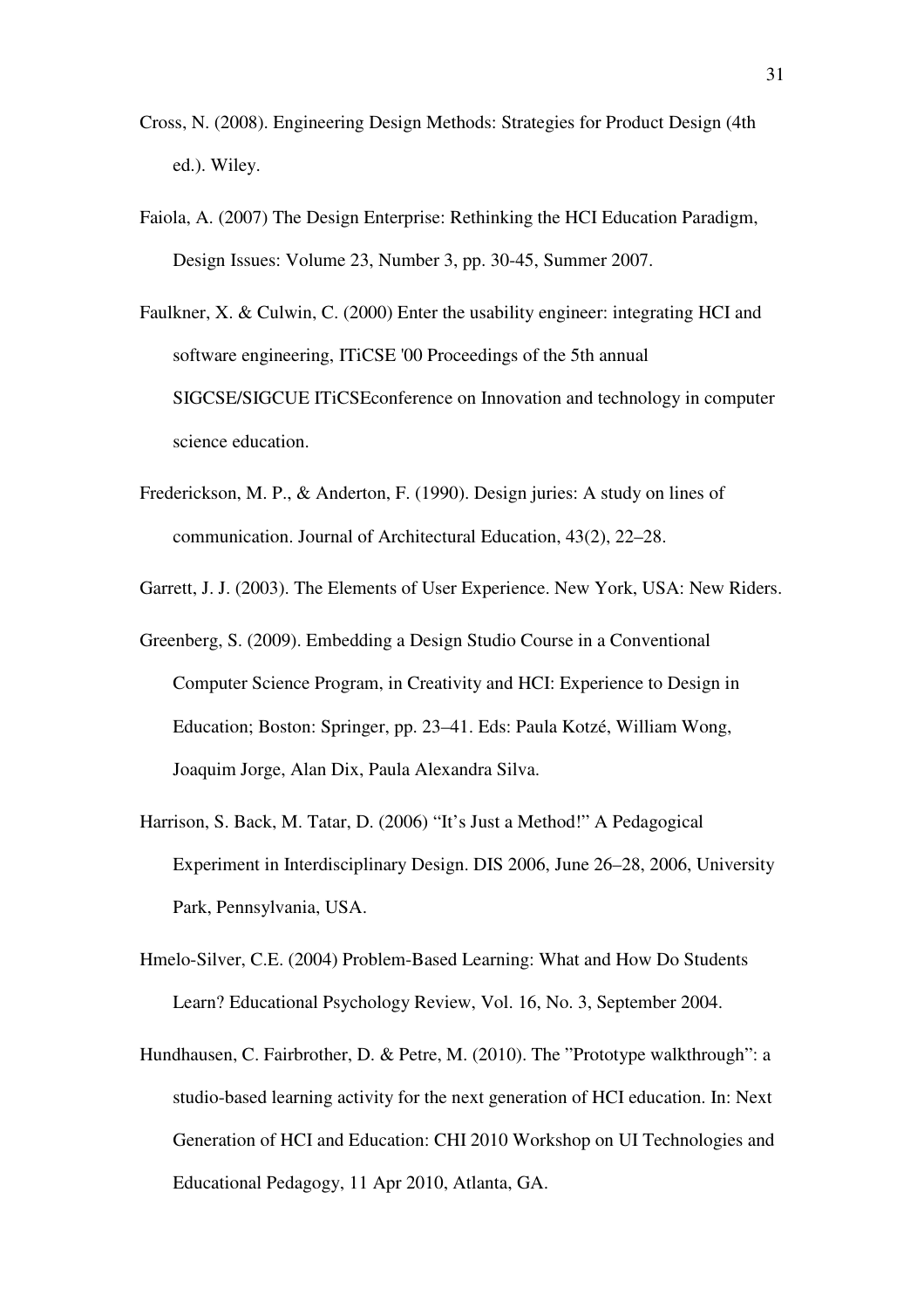Kolko, J. (2010) On education, ACM Interactions, July + August 2010, pp. 72-73.

- Koutsabasis, P. Stavrakis, M. Spyrou T. and Darzentas, J. (2011): Perceived Impact of Asynchronous E-Learning After Long-Term Use: Implications for Design and Development, International Journal of Human-Computer Interaction, 27:2, 191- 213.
- Koutsabasis, P. Vosinakis, S. Malisova, K. Paparounas, N. (2012) On the Value of Virtual Worlds for Collaborative Design, Design Studies (in press), http://dx.doi.org/10.1016/j.destud.2011.11.004
- Lundgren, S. Eriksson, E. Hallnäs, L. Ljungstrand, P. Torgersson, O. (2006) Teaching Interaction Design: Matters, Materials and Means, WonderGround - 2006 (Design Research Society International Conference), Lisbon, 1-4 November 2006.
- Manaris, B. (2003) Editorial: Human-Computer Interaction, in special issue of Incorporating HCI in undergraduate CS curricula, Computer Science Education, 2003, Vol. 13, Issue 3, 173-176.
- Mohamedally, D. & Zaphiris, P. (2009) Categorization Constructionist Assessment with Software-Based Affinity Diagramming, International Journal of Human-Computer Interaction, 25:1, 22-48.
- Nelson, W.A. (2003) Problem-Solving through Design, in D.S. Knowlton and D.C. Sharp, eds., Problem-Based Learning in the Information Age, New Directions for Teaching and Learning, San Francisco: Jossey Bass, Fall 2003, pp. 39–44.
- Nordahl, R. & Serafin, S. (2008) Using problem based learning to support transdisciplinarity in an HCI education. Proceedings of HCIed (HCI in education) conference. Rome, Ital, April 2-4, 2008.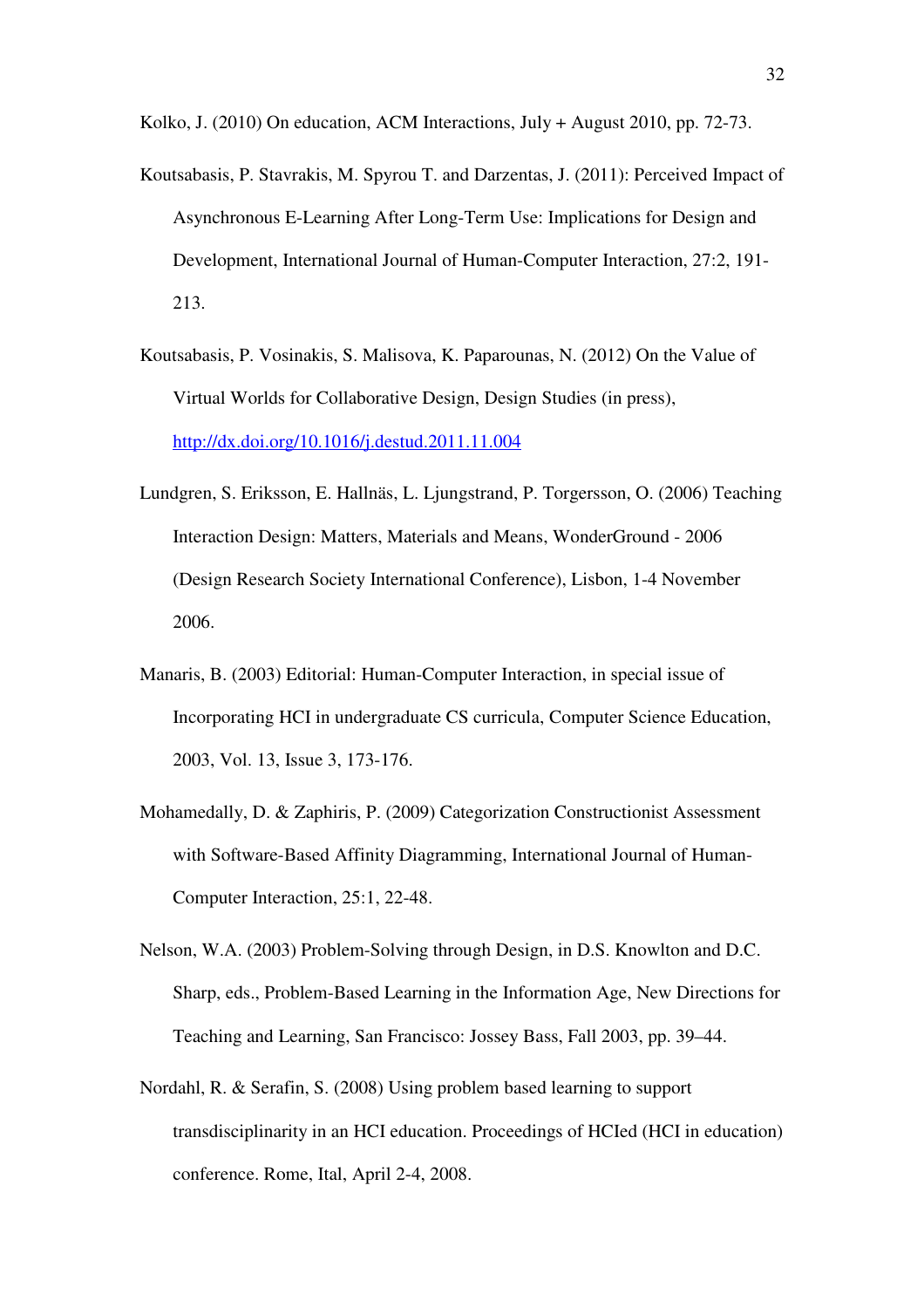- O'Grady, G. (2004). Holistic assessment and problem—based learning. In the  $5<sup>th</sup>$  Asia Pacific Conference on Problem Based Learning: Pursuit for excellence in education. 16–17 March, 2004. Singgahsana Hotel, Petaling Jaya.
- Olson, S., & Loucks-Horsley, S. (Eds.). (2000). Inquiry and the national science education standards: A guide for teaching and learning. Washington, DC: National Academy Press.
- On the value of Virtual Worlds for collaborative design
- Prince, M.J. & Felder, R.M. (2006) Inductive Teaching and Learning Methods: Definitions, Comparisons, and Research Bases, Journal of Engineering Education, 95(2), 123–138 (2006).
- Reimer Y.J. & Douglas S.A. (2003). Teaching HCI Design with the Studio Approach, Computer Science Education, 13:3, 191-205.
- Savery, J.R. (2006) Overview of Problem-based Learning: Definitions and Distinctions, The Interdisciplinary Journal of Problem-based Learning, Volume 1, no. 1 (Spring 2006)
- Savin-Baden, M. (2000) Problem-based Learning in Higher Education: Untold Stories, Open University Press.
- Shaffer, D. W. (2007). Learning in design. In R. A. Lesh, J. J. Kaput & E. Hamilton (Eds.), Foundations for the Future In Mathematics Education (pp. 99-126). Mahwah, NJ: Lawrence Erlbaum Associates.
- Shin, D.H. (2009): The Evaluation of User Experience of the Virtual World in Relation to Extrinsic and Intrinsic Motivation, International Journal of Human-Computer Interaction, 25:6, 530-553.